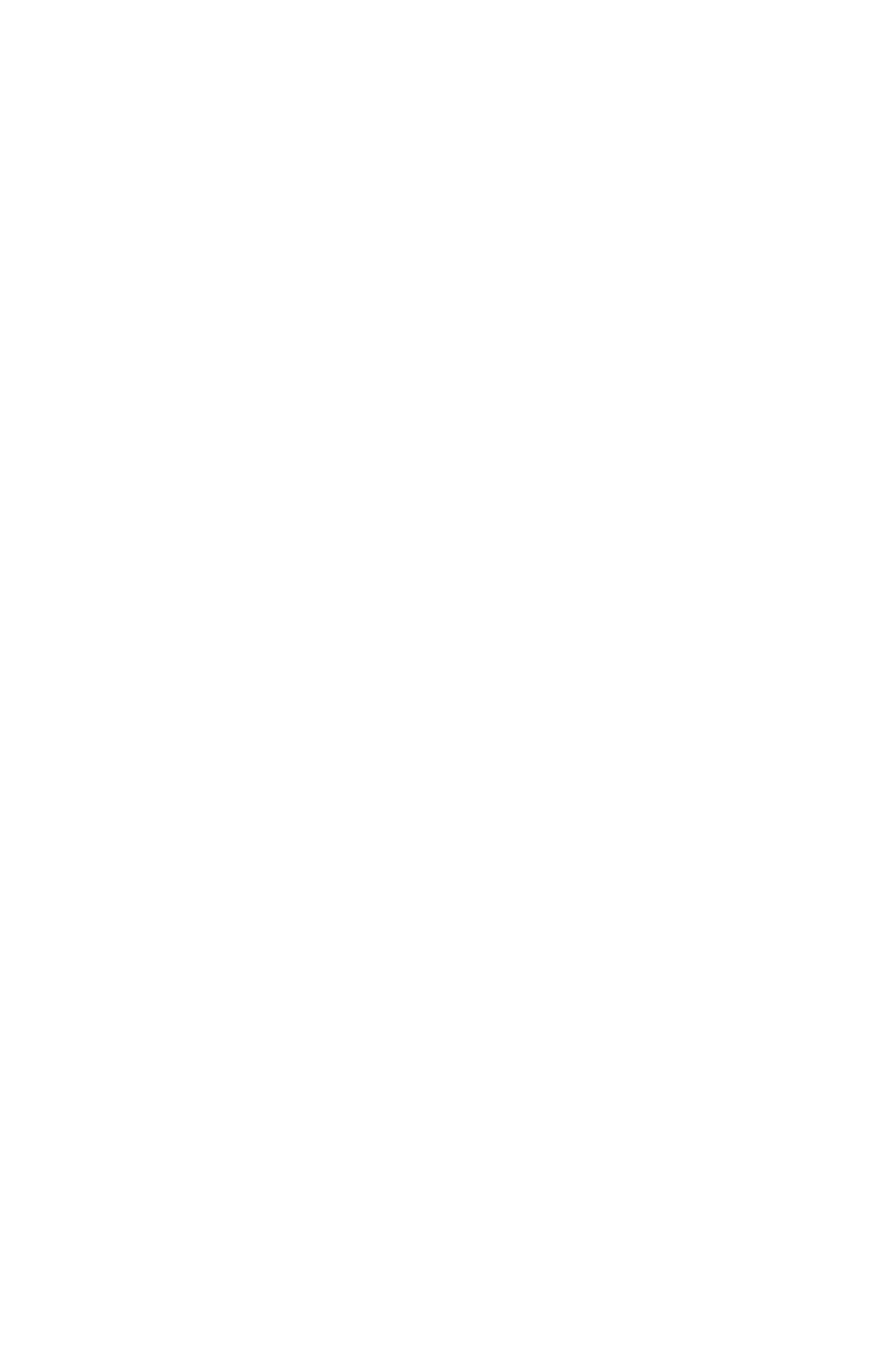# **Table of Contents**

| Family Medical Leave of Absence (FMLA Leave)20              |  |
|-------------------------------------------------------------|--|
|                                                             |  |
|                                                             |  |
| Consolidated Omnibus Budget Reconciliation Act21            |  |
|                                                             |  |
|                                                             |  |
|                                                             |  |
|                                                             |  |
|                                                             |  |
| Payment for Health Care and Limitations of Accessibility 28 |  |
| What to do if You are Injured While on the Job 29           |  |
|                                                             |  |
|                                                             |  |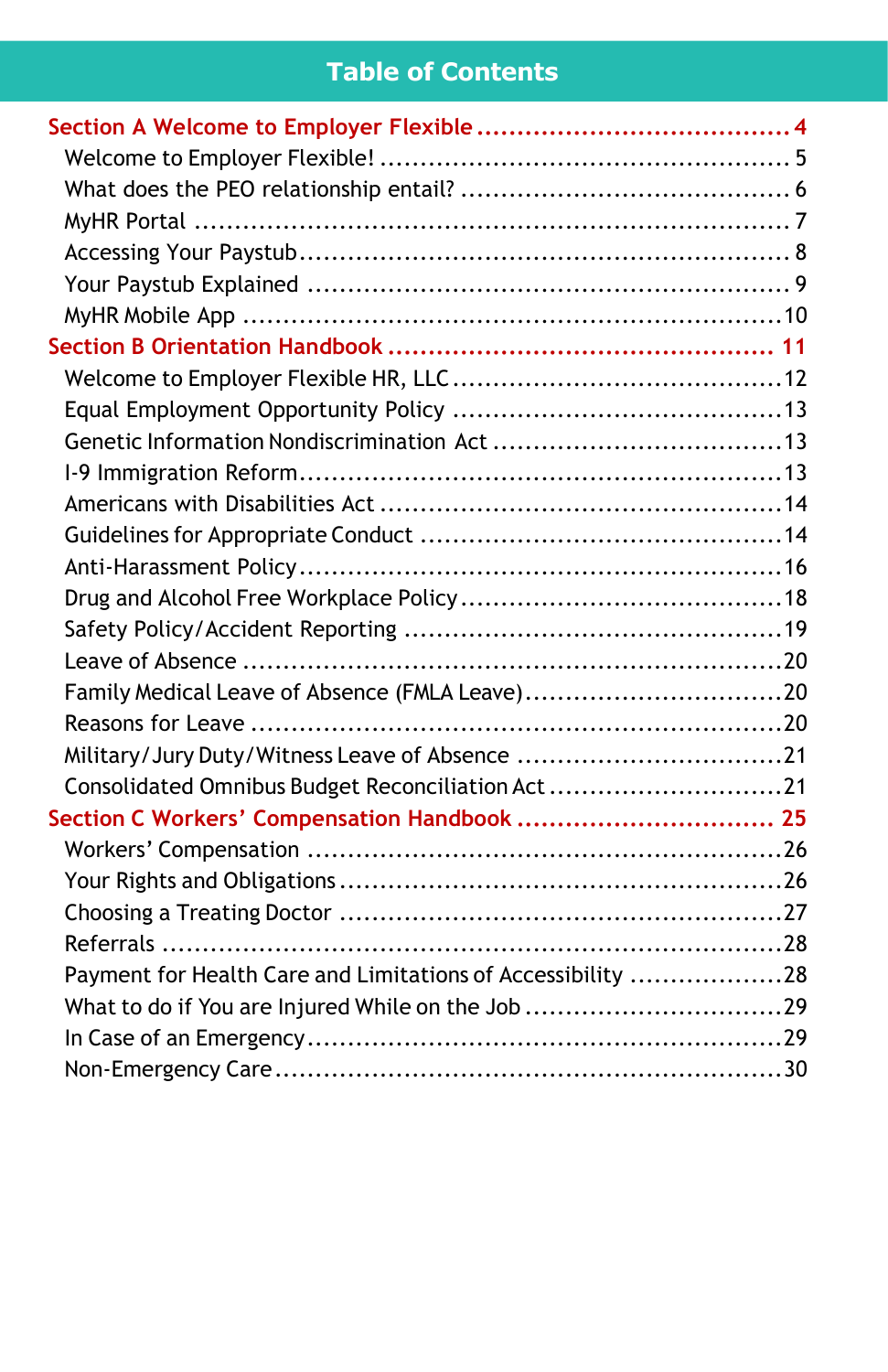

# <span id="page-3-0"></span>Section A

# Welcome to Employer Flexible

34]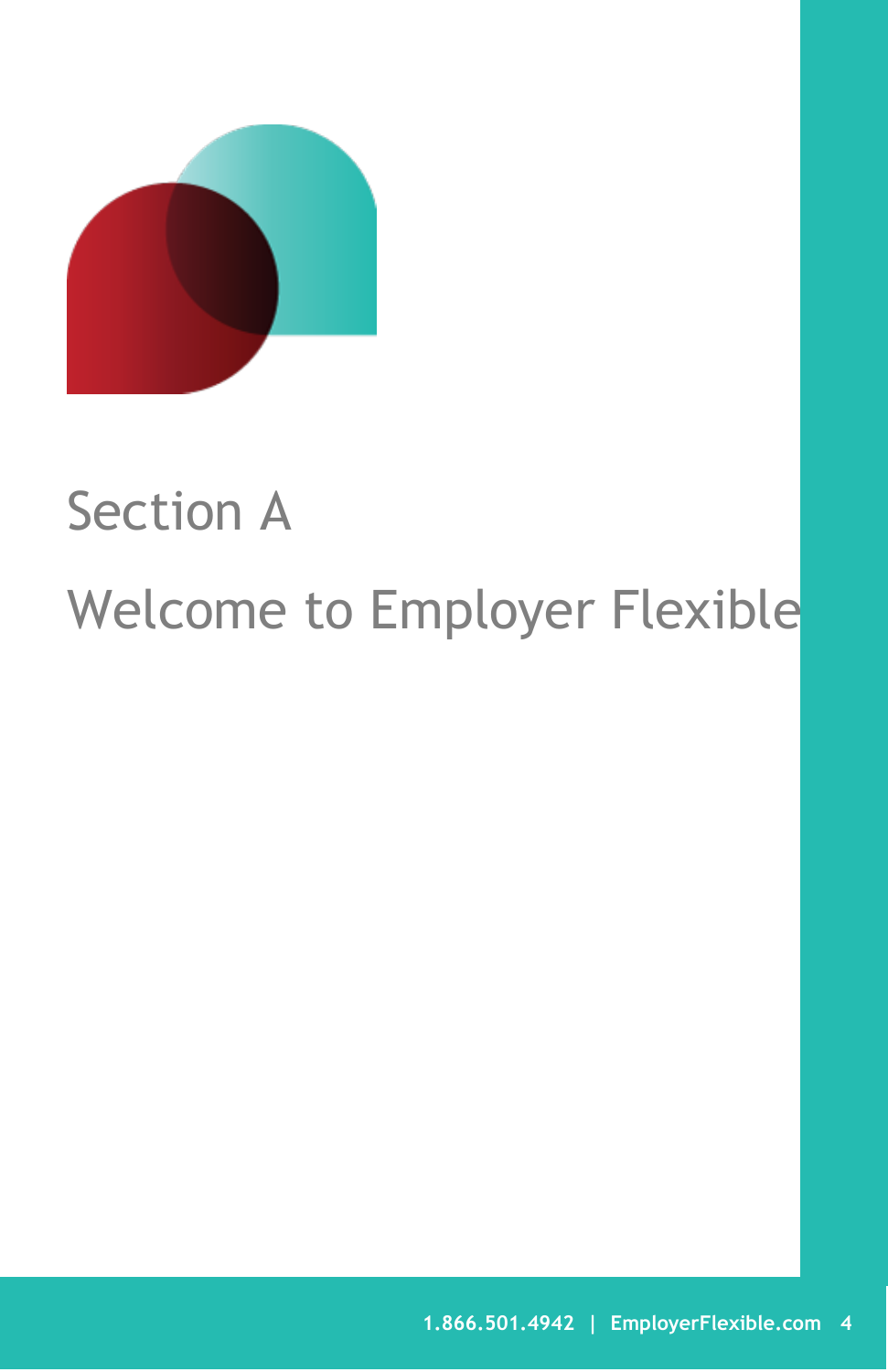# <span id="page-4-0"></span>**Call us Toll Free at 1-866-501-4942**

#### **Human Resources Department**

hr@employerflexible.com Phone: 281-377-7610 Fax: 281-377-7459 Toll Free: 1-888-983-5879

#### **Benefits Department**

Patient Advocacy Program [benefits@employerflexible.com](mailto:benefits@employerflexible.com) Phone: 281-377-7620 Fax: 281-598-7541 Toll Free: 1-888-983-5880

### **Payroll Department**

payrolladmin@employerflexble.com Phone: 281-377-7640 Fax: 281-248-8879 Toll Free: 1-888-983-5882

#### **Risk Department**

risk@employerflexble.com Phone: 281-377-7630

#### **Dallas Market**

Main Line: 972-401-3500 Human Resources: 972-996-1864

> **San Antonio Market** Main Line: 210-447-6520

*All departments can be reached by calling our toll free number at 1-866-501-4942.*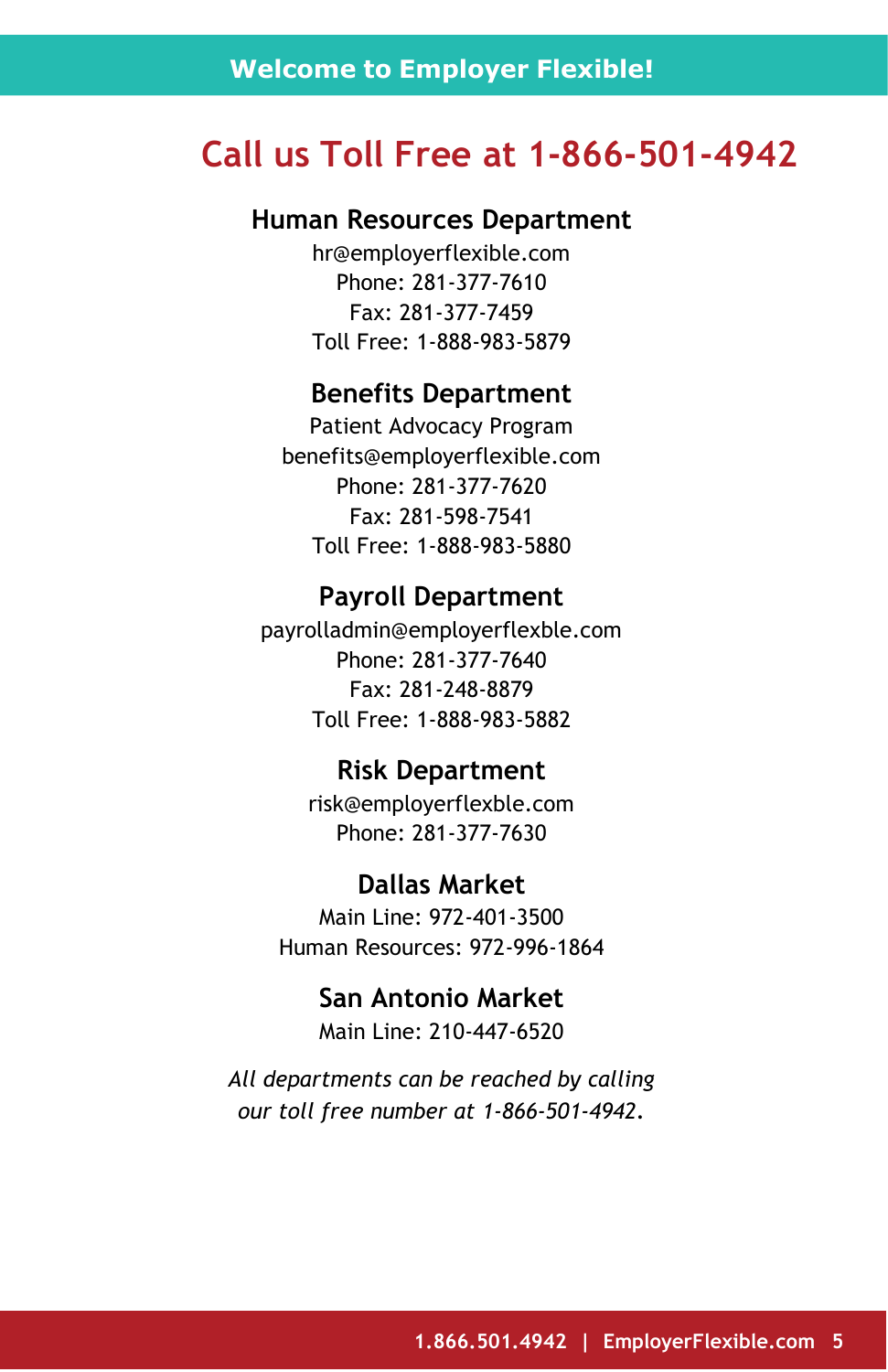

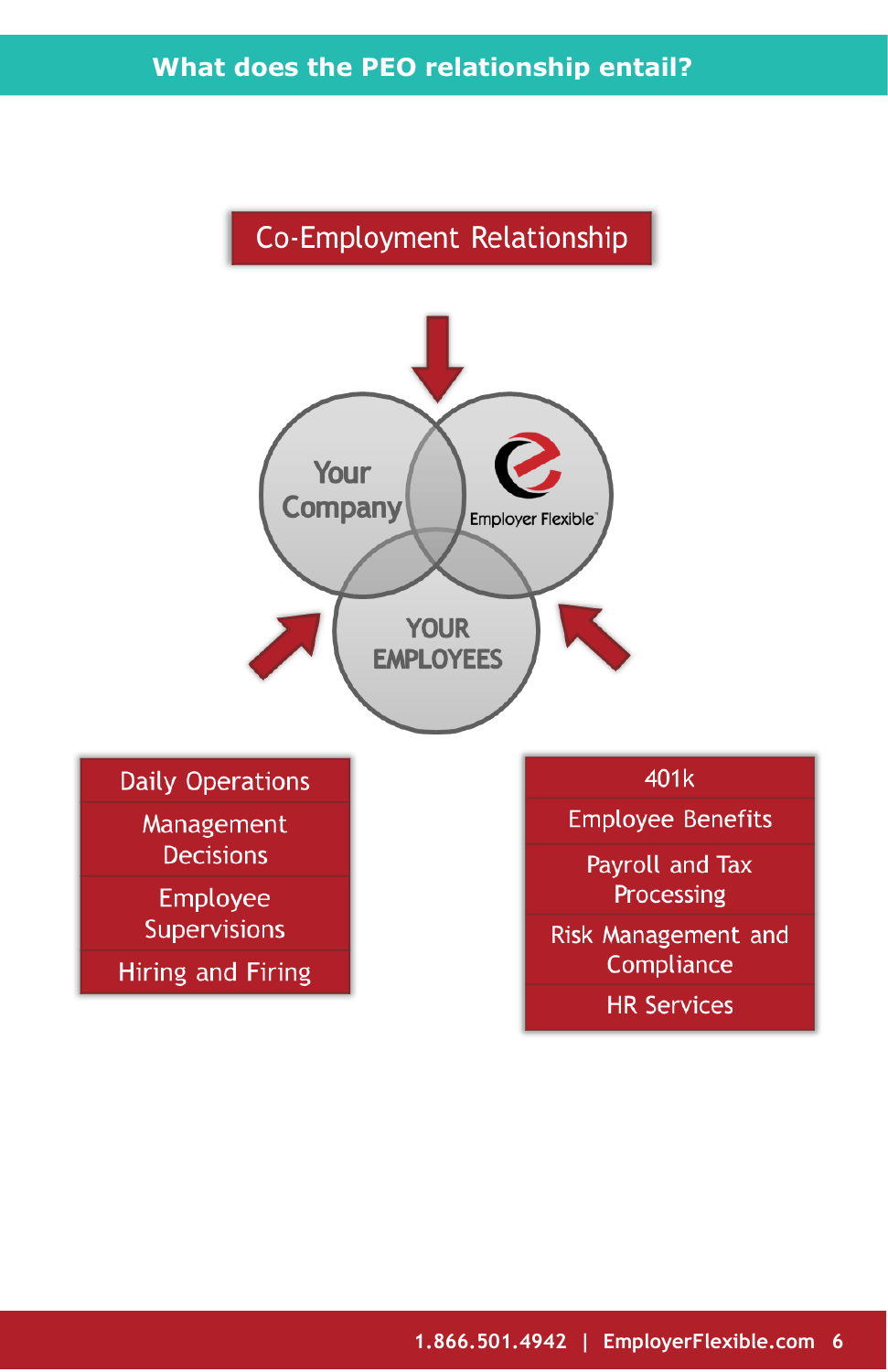# **https://myhr.employerflexible.com**

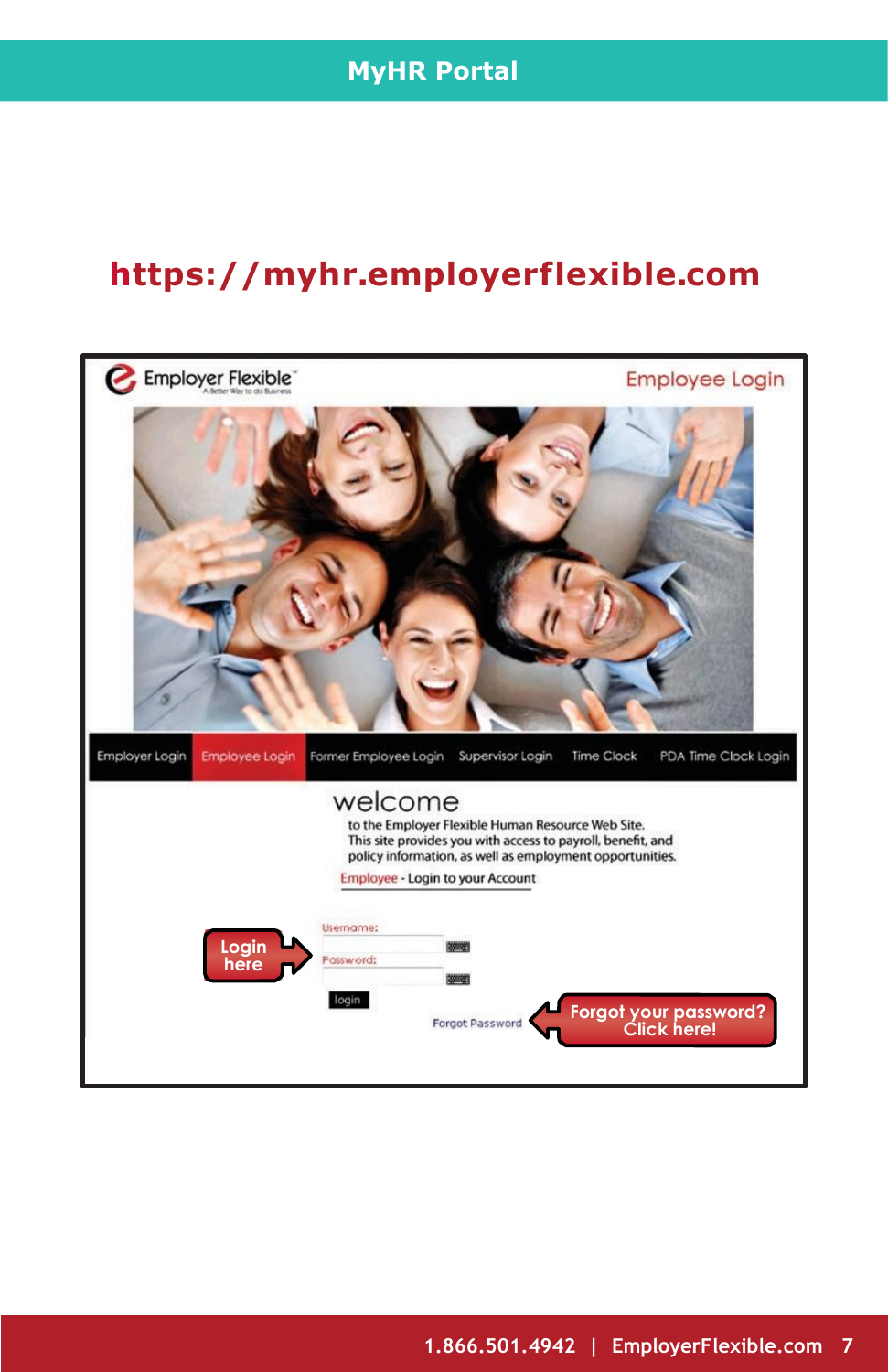## **Accessing Your Paystub**

You have access to all of your previous Employer Flexible paystubs at the click of a mouse.

# https://myhr.employerflexible.com



Select which paystub you would like to view by Check Date.

| Personal Data       | <b>Reports</b>                                                                                                                | HR.<br>Center | Scheduling<br>Center | New<br>Hire: |                                            |                    |
|---------------------|-------------------------------------------------------------------------------------------------------------------------------|---------------|----------------------|--------------|--------------------------------------------|--------------------|
|                     |                                                                                                                               |               |                      |              | Heip                                       |                    |
| Employee Pay Checks |                                                                                                                               |               |                      |              |                                            |                    |
| <b>Check Date:</b>  | --Select--                                                                                                                    |               |                      |              | <b>Show Checks</b>                         | <b>Print Check</b> |
|                     | --Select--<br>304002 - 11/04/2011<br>300633 - 10/27/2011<br>294862 - 10/13/2011<br>289014 - 09/29/2011<br>282678 - 09/15/2011 |               | 74                   |              | Back to Previous Page (2) Home (2) Log Off |                    |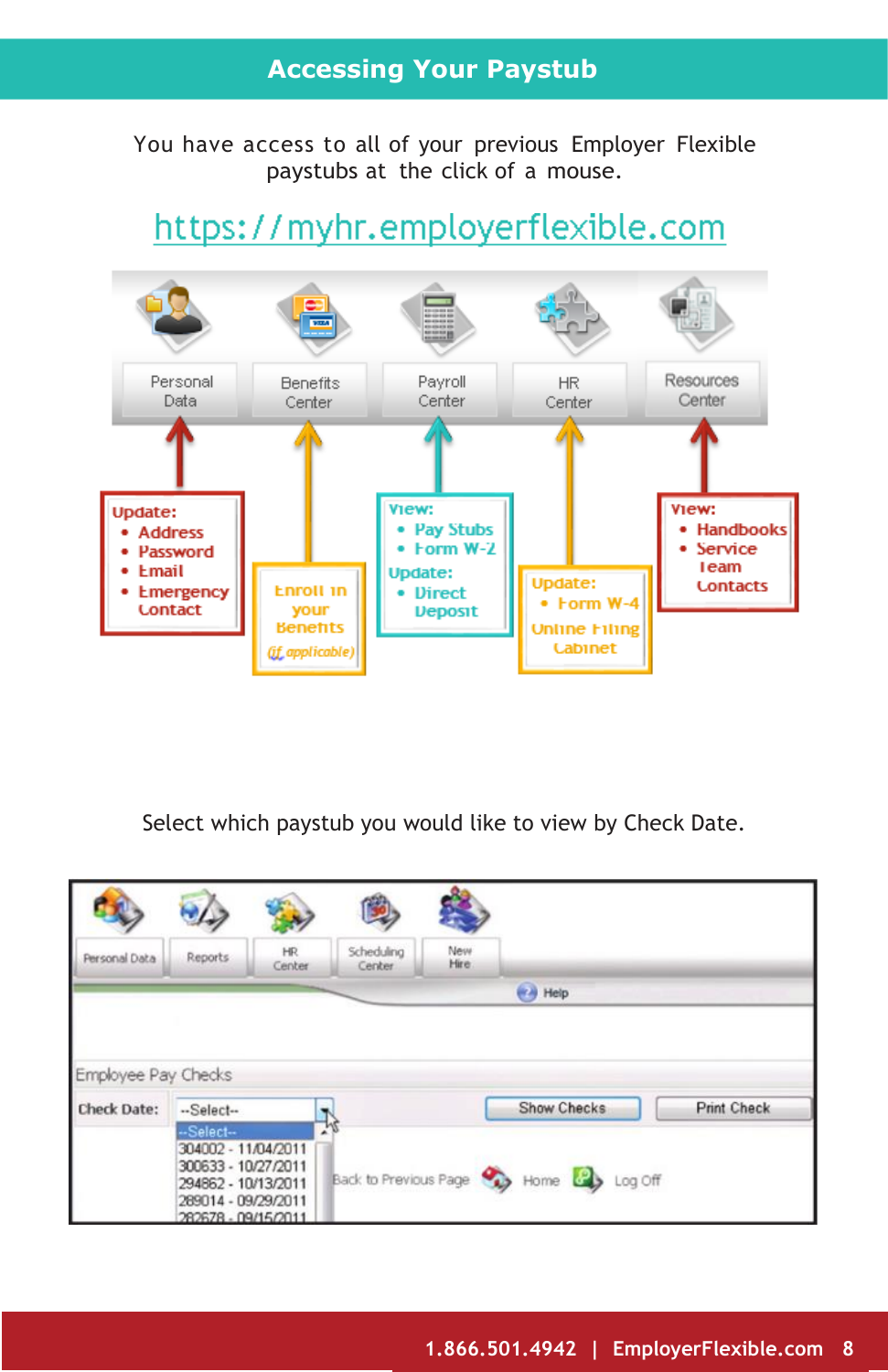# **Your Paystub Explained**

| <b>ABC Company</b><br><b>JANE DOE</b>                                                                                  | 12345 EFLEX LANE . HOUSTON . TX 12345 |                                                                                                                    |                                                                       |                                                                                                                                                                 |                             |                                              |                                                                           |
|------------------------------------------------------------------------------------------------------------------------|---------------------------------------|--------------------------------------------------------------------------------------------------------------------|-----------------------------------------------------------------------|-----------------------------------------------------------------------------------------------------------------------------------------------------------------|-----------------------------|----------------------------------------------|---------------------------------------------------------------------------|
| ID.                                                                                                                    | <b>SSN</b>                            | <b>Payment ID</b>                                                                                                  | <b>Check Number</b>                                                   | Payment<br>Date                                                                                                                                                 | <b>Silbert</b><br>Period    | <b>East</b><br><b>Permissil</b>              | <b>Filing Status</b>                                                      |
| HO1234567                                                                                                              | ***. **. 1234                         | 123456                                                                                                             | 1234567                                                               | 01/15/2012                                                                                                                                                      | 31/01/2012                  | 01/15/20                                     | <b>MAR-1</b>                                                              |
|                                                                                                                        |                                       | Earnings                                                                                                           |                                                                       |                                                                                                                                                                 | <b>Taxes</b>                |                                              |                                                                           |
| <b>Description</b><br><b>Regular Houriv Pay</b><br><b>HOLIDAY PAY</b><br><b>PAID TIME OFF</b><br><b>Total Earnings</b> | £14.55                                | <b>Rate: Hours</b><br><b>Arnount</b><br>\$1015.00<br>70.00<br>5.00<br>\$72.50<br>5.00<br>172.50<br>80.00 51.160.00 | <b>Year-to-Date</b><br>\$1,015.00<br>\$72.50<br>\$72.50<br>\$1.160.00 | Code<br><b>FEDERAL</b><br><b>FIGA/SS</b><br><b>FICA/MED</b><br>TX State Tax:<br><b>Total Taxes</b>                                                              | <b>Withheld</b><br>\$139.58 | 179.44<br>\$44.71<br>\$15.43<br>\$0.00       | <b>Vear-to-Date</b><br>179.44<br>\$44.71<br>\$15.43<br>\$0.00<br>\$139.58 |
|                                                                                                                        | <b>Benefits</b>                       | <b>Benefits</b><br>Amount                                                                                          | <b>Vear-to-Date</b>                                                   |                                                                                                                                                                 | <b>Deductions</b>           |                                              | Vear-to-                                                                  |
| EFLEX AETIVA 1500 EE<br><b>EFLEX LINUM BASIC</b><br>LIFE/AD&D                                                          |                                       | 1257.50<br>\$1.50                                                                                                  | £257.50<br>\$1.50                                                     | EFLEX HUM DENTAL LO PLAN.                                                                                                                                       | <b>Deductions</b>           | <b>Automobil</b><br>\$47.20                  | <b>Date</b><br>547.20                                                     |
| <b>Total Benefits</b>                                                                                                  |                                       | \$259.00                                                                                                           | \$259.00                                                              | <b>FLEXIBLE SPECIENS ACCOUNT</b><br>EFLEX UNLIN VOL TRH LIFE EE<br><b>HUMAN EREX VISION FF</b><br>EFLEX UNLIN VOL. TRM LIFE ES-<br>EFLEX UNLIN VOL. TRH LIFE EC |                             | \$38.46<br>13.05<br>110.14<br>\$1.55<br>10.2 | 138.46<br>\$3.05<br>110.14<br>\$1.55<br>59.75                             |
|                                                                                                                        |                                       |                                                                                                                    |                                                                       | <b>Intal Deductions</b>                                                                                                                                         |                             | \$100.65                                     | \$100.4                                                                   |
| <b>Net Wages</b>                                                                                                       |                                       | \$919.77                                                                                                           | 1919.77                                                               | <b>Deposit</b><br><b>Deposit</b>                                                                                                                                |                             |                                              | <b>£919.77</b><br>138.46                                                  |
| <b>Description</b><br><b>PTO HOURS</b>                                                                                 |                                       | <b>PTO</b><br><b>Hours Available</b><br>$26 - 21$                                                                  | <b>Hours Taken</b><br>7100                                            | <b>Net Deposit</b>                                                                                                                                              |                             |                                              | \$958.23                                                                  |

- $\frac{1}{2}$  Basic Demographics
- Paystub Pay Period Dates
- W-4 Election
	- Detailed Wage Breakdown & Summary
- Tax Withholding
- Employer Paid Benefits
- Employee Paid Deductions
- Take Home Pay
- Direct Deposit Allocation Including HAS Account funding, if applicable
	- Paid Time Off Summary D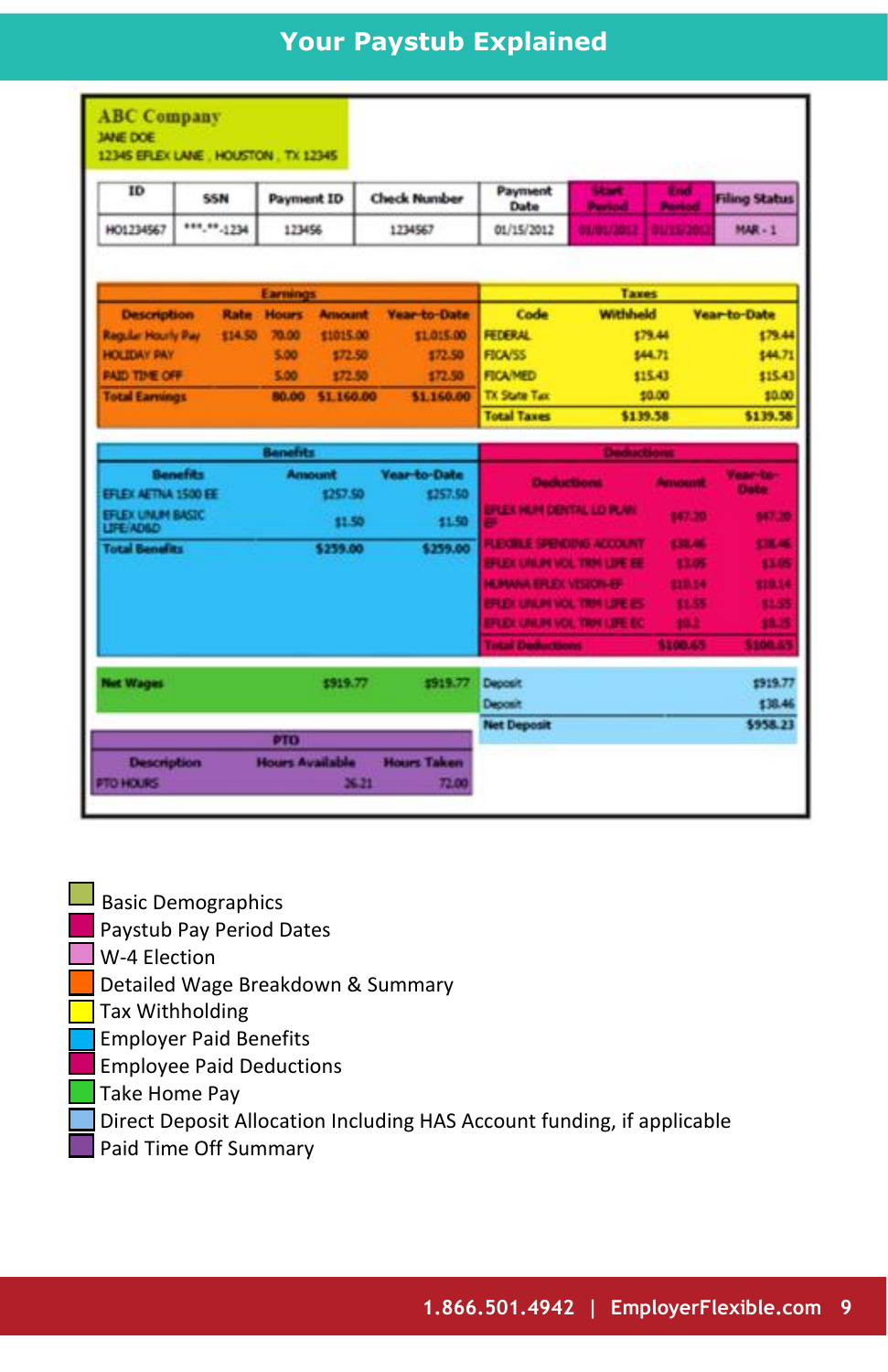# **MyHR Mobile App**

# The **myHR** app you've always wanted

From digital insurance cards, to instant payroll access, to personalized Employer Flexible contacts, myHR makes benefits easier to handle - just the way you want it.



| <b>Call Provide</b> | n |
|---------------------|---|
| w                   |   |
| <b>Email Card</b>   |   |
| at fealth Smart     |   |
| more.<br>e.         |   |

#### Handle everything, everywhere you go.

The myHR app packs some serious perks - like stress-free benefits, secure account access for dependents, and digital insurance cards you can send directly to your healthcare provider.

 $\rightarrow$  One-touch benefits access'  $\rightarrow$  Digital insurance cards

\*Benefit cards will only be shown if benefits are administered through Employer Flexible.

| <b>STATISTICS</b>            | -------- |
|------------------------------|----------|
|                              |          |
| Pavid                        |          |
|                              | ٠        |
| T.O.                         |          |
| w.<br>--                     |          |
| --<br>57.7                   |          |
| her, at<br>an Co             |          |
| 5555<br><b>house</b>         |          |
| $\sim$                       | --       |
| basical 1                    |          |
| <b>COLL</b><br>m.            |          |
| <b>Security</b><br>. .<br>÷. |          |
| $\pm$                        |          |
| <b>MALES</b>                 |          |
|                              |          |
|                              |          |
|                              |          |

#### Keep your eye on your payroll.

There's a better way to keep an eye on your cash flow with Employer Flexible's myHR app. Easily access your most recent paycheck, view past statements and monitor your monthly payroll data - all without ever having to go online or talk to someone in your company's accounting department.

Instantly track:

- $\rightarrow$  Earnings
- $\rightarrow$  Deductions
- Taxes Net pay
- 
- Get timely answers and support.

No more combing through old files and archived emails just to find the right person to contact - myHR automatically links your personal account with your company's dedicated Employer Flexible team, so the answers you need are always within reach.

 $\rightarrow$  Responsive insight and support

 $\rightarrow$  Dedicated service team

#### Download "EF-myHR" today.



Google play

Download the app and use your myHR username and password to login. If you don't know your login information, you can request it through the app.

Accessing your payroll information will require a PIN number, which will be the last 4 digits of your Social Security Number.

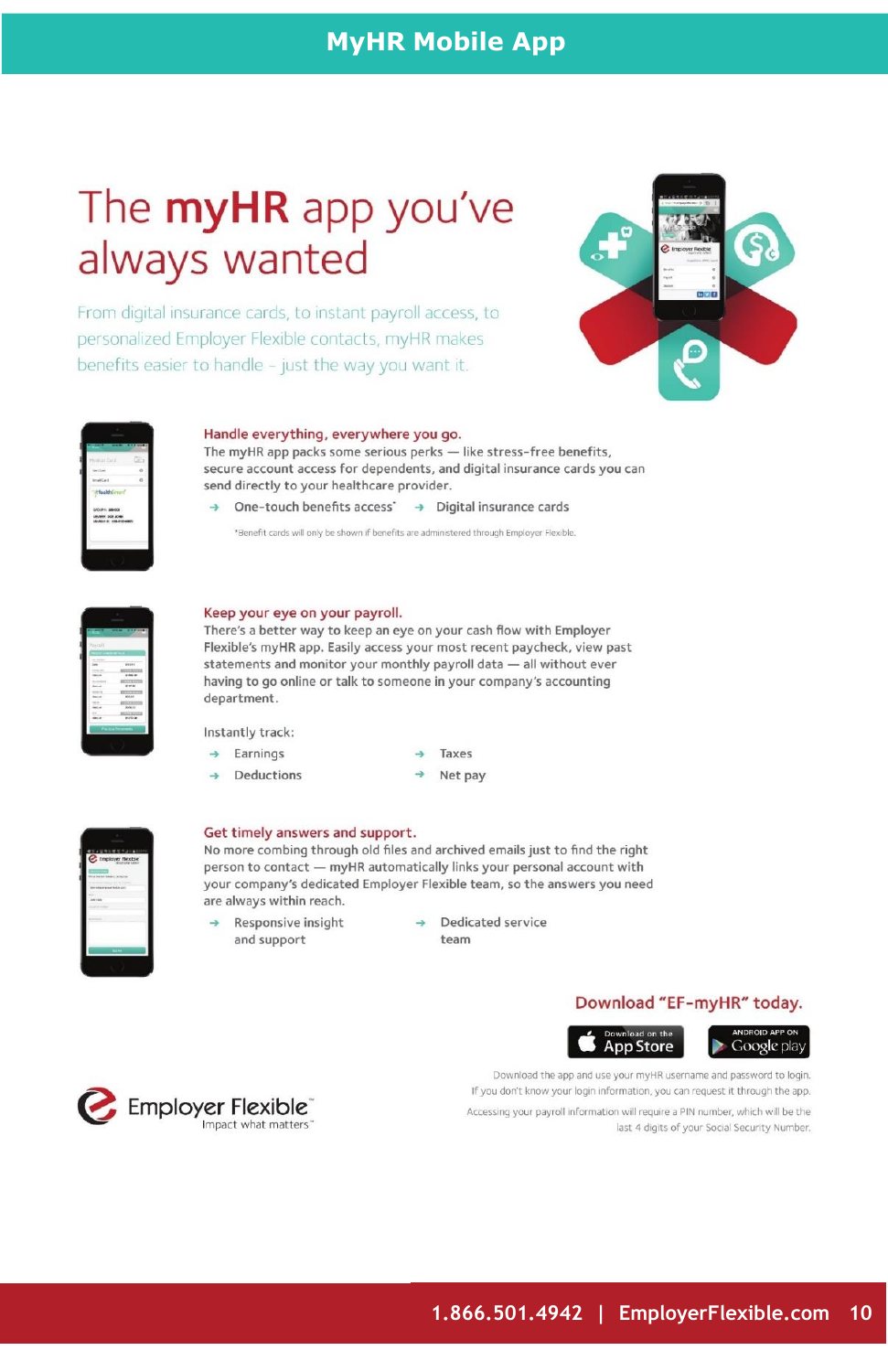

# <span id="page-10-0"></span>Section B **Orientation** Handbook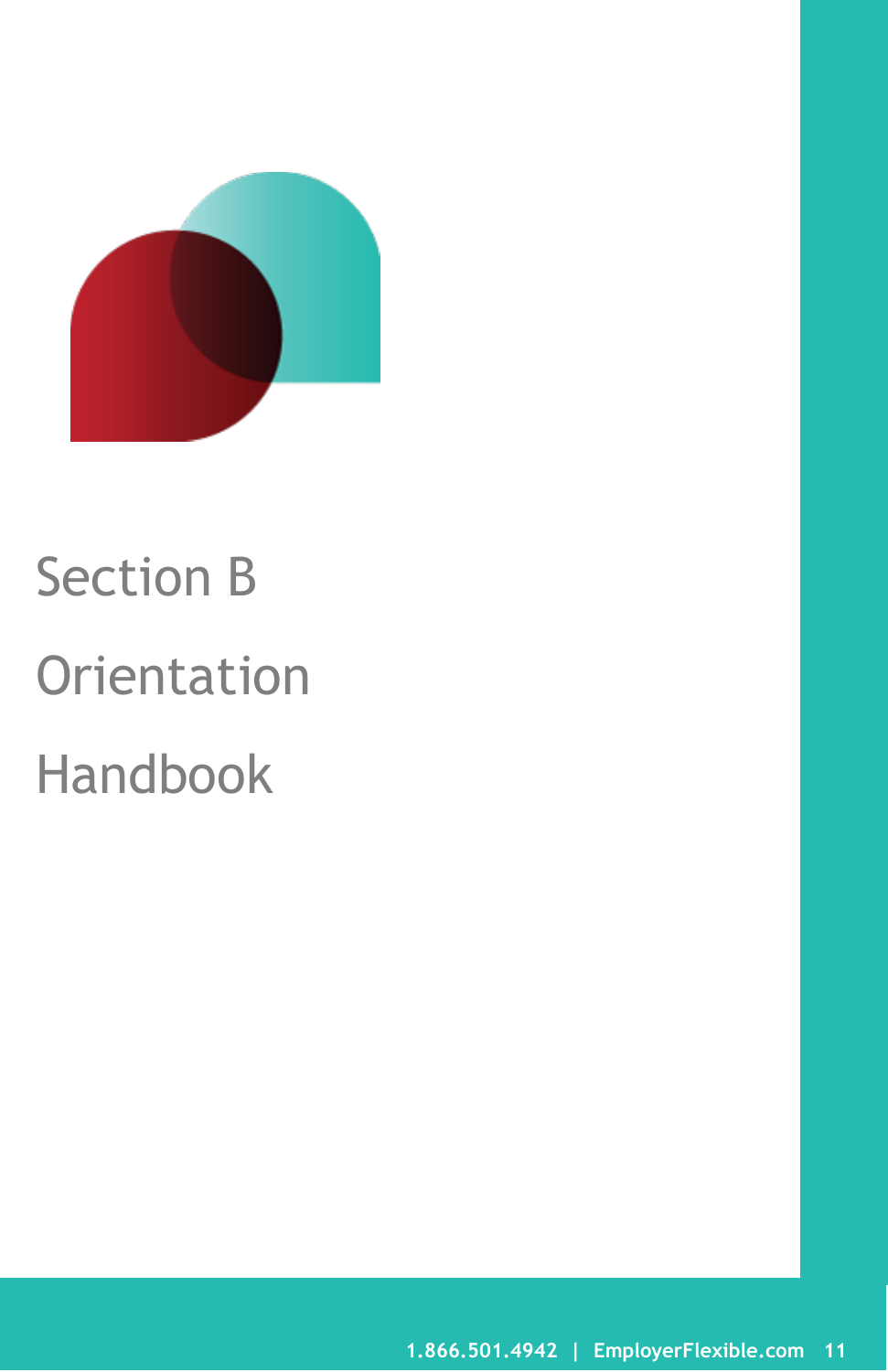<span id="page-11-0"></span>Dear Employee:

Your company has made an important decision, one that will result in a mutually beneficial relationship. They have arranged for the services of a Professional Employer Organization, Employer Flexible HR, LLC to help administer payroll, provide employee benefits, assist with human resources and risk management. You are an employee of both companies. Employer Flexible HR, LLC handles human resources responsibilities such as payroll, benefits and provides administrative support, while your worksite employer handles the direction of your work as it relates to their business. Our aim is to provide your worksite employer with the best human resources services possible. As you will quickly discover, our success is based on delivering high-quality customer service. How do we do it? By working very hard, thinking about our customers' needs, and doing whatever it takes. We do it by treating each other and our customers with respect. We do it by acting as a team. Welcome to the team.

The orientation polices are a source of important information about your employment but are not intended to anticipate every situation about your employment. A more comprehensive policy manual may be available at a later date. While every attempt has been made to ensure that these policies are consistent with state and federal law, if an inconsistency arises the policy will be enforced with the applicable law. With the exception of employment-at-will, these policies may be revised, or varied from whenever Employer Flexible HR, LLC determines that such action is warranted. These policies are not an employment contract, express or implied, nor a promise of specific treatment in any given situation. Please note that your employment-at-will status does not change. If the contractual relationship between Employer Flexible HR, LLC and your worksite employer is terminated for any reason, you will no longer be an employee of Employer Flexible HR, LLC and you will receive notification regarding the disposition of your final paycheck and your benefits.

Please be reminded that it is the employee's responsibility to notify Employer Flexible HR, LLC of any changes in name, address, telephone number, marital status, number of dependents, military service status, beneficiaries or person to notify in case of an accident.

Should you have any questions concerning this handbook, your employment or benefits, please feel free to discuss them with your supervisor or contact your Employer Flexible HR, LLC representative.

Again, welcome!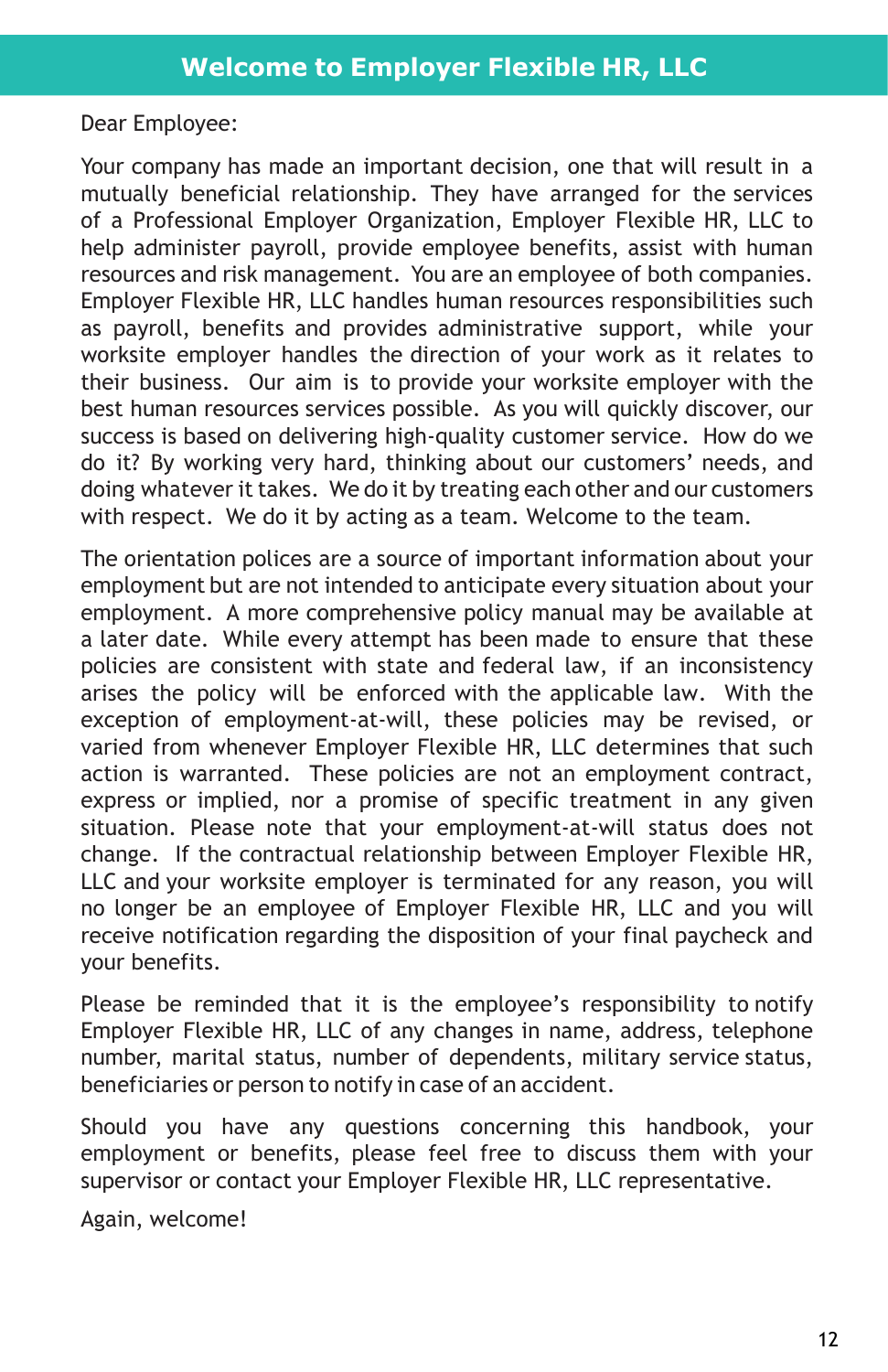# <span id="page-12-0"></span>**Equal Employment Opportunity Policy**

Your company and Employer Flexible HR, LLC provide equal opportunity in all of our employment practices to all qualified employees and applicants without regard to race, color, religion, gender, national origin, age, disability, marital status, military status or any other category protected by federal, state and local laws. This policy applies to all aspects of the employment relationship, including recruitment, hiring, compensation, promotion, transfer, disciplinary action, layoff, return from layoff, training and social, and recreational programs. All such employment decisions will be made without unlawfully discriminating on any prohibited basis.

Any employees with questions or concerns about any type of discrimination in the workplace are encouraged to bring these issues to the attention of their immediate supervisor and their Employer Flexible HR, LLC Human Resources professional. Employees can raise concerns and make reports without fear of reprisal. Anyone found to be engaging in any type of prohibited discrimination will be subject to disciplinary action, up to and including termination of employment.

# **Genetic Information Nondiscrimination Act**

<span id="page-12-1"></span>Title II of the Genetic Information Nondiscrimination Act (GINA) of 2008 protects applicants and employees from discrimination based on genetic information in hiring, promotion, discharge, pay, fringe benefits, job training, classification, referral and other aspects of employment. GINA also restricts employers' acquisition of genetic information and strictly limits disclosure of genetic information. Genetic information includes information about genetic tests of applicants, employees or their family members; the manifestation of diseases or disorders in family members (family medical history); and requests for a receipt of genetic services by applicants, employees or their family members.

# **I-9 Immigration Reform**

Our policy is to comply with the Immigration Reform and Control Act, employing only those persons who are legally eligible to work in the United States. Under the Immigration Reform and Control Act of 1986 we may employ only United States citizens and non-citizens who are authorized to work in the United States. All employees are asked on their first day of employment to provide original documents verifying the right to work in the United States and to sign a verification form required by federal law (Form I-9). If an individual cannot verify his or her right to work within three days of hire, the Company must terminate his or her employment.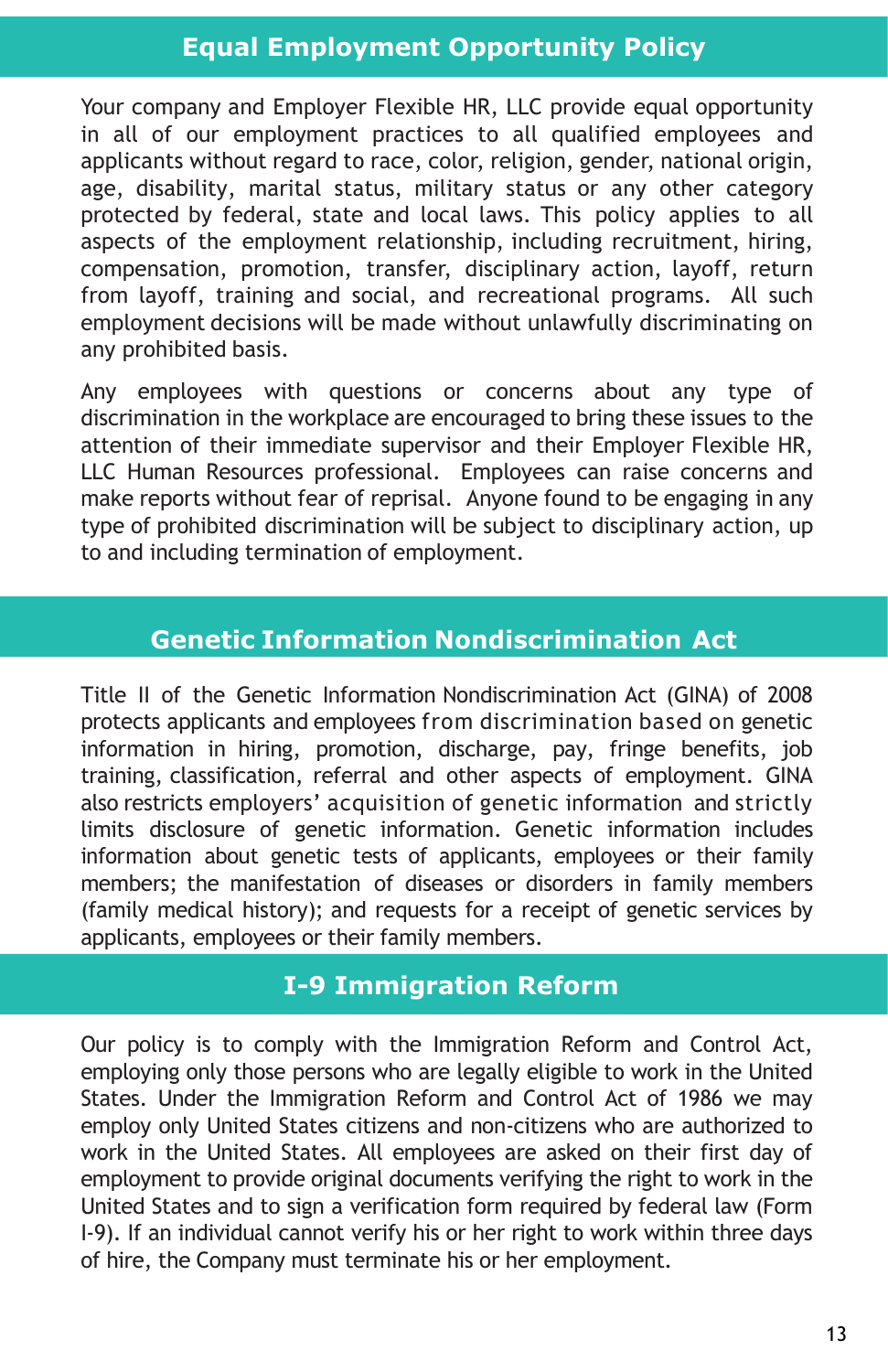## <span id="page-13-0"></span>**Americans with Disabilities Act**

Your worksite employer and Employer Flexible HR, LLC are committed to complying fully with the Americans with Disabilities Act (ADA) and applicable state laws by ensuring equal opportunity in employment for qualified persons with disabilities. All employment practices and activities are conducted on a non-discriminatory basis. Reasonable accommodation is available to all disabled employees, where their disability affects the performance of essential job functions, and where such accommodation does not pose an undue hardship to your worksite employer and Employer Flexible HR, LLC. All employment decisions are based on the merits of the situation in accordance with defined criteria, not the disability of the individual.

# **Guidelines for Appropriate Conduct**

<span id="page-13-1"></span>Your worksite employer and Employer Flexible HR, LLC employees are expected to accept certain responsibilities, follow acceptable business principles in matters of conduct, and exhibit a high degree of integrity at all times. This not only involves sincere respect for the rights and feelings of others, but also demands that employees refrain from any behavior that might be harmful to themselves, co-workers, the Company, or that might be viewed unfavorably by current or potential clients or by the public at large. Employee conduct reflects on your worksite employer and Employer Flexible HR, LLC Employees are, consequently, encouraged to observe the highest standards of professionalism at all times.

Types of behavior and conduct that the Company considers inappropriate include, but are not limited to, the following:

#### **Conduct**

- Violating the Company's anti-harassment policy;
- Behaving in a manner that causes discord in the workplace or with clients;
- Fighting or using obscene, abusive, or threatening language or gestures;
- Unauthorized possession of firearms on the Company premises or while on Company business;
- Discourteous to co-workers and/or patients/clients/customers;
- Inappropriate Computer usage.

#### **Employment**

- Misrepresentation of skill-set during pre-employment interviewing process;
- Falsifying employment or other Company records;
- Disregarding safety or security regulations;
- Insubordination, failure or refusal to do work assigned;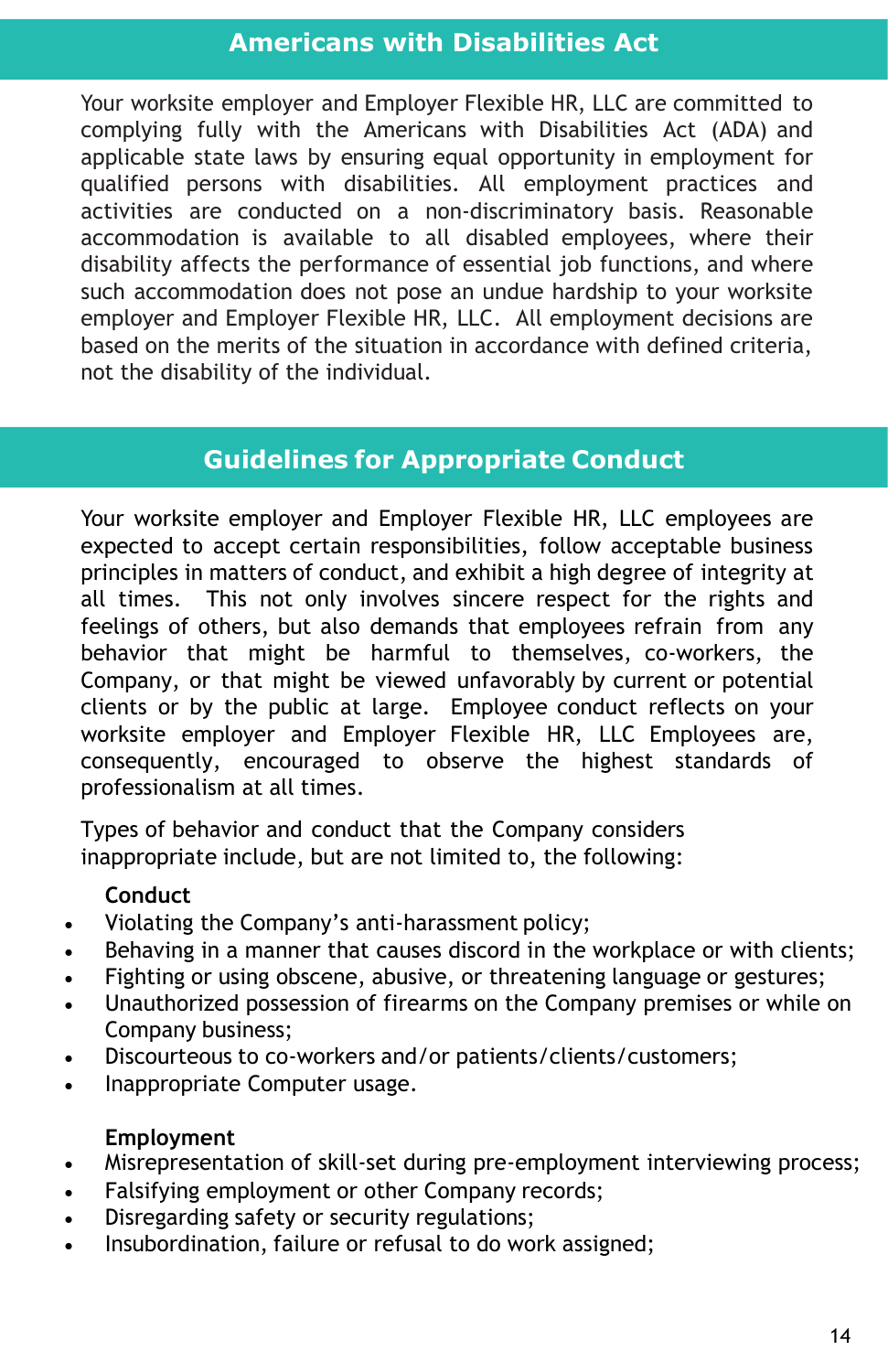- Unsatisfactory job performance;
- Excessive failure to clock in/out, permitting another employee or clocking in/out for another employee;
- Working beyond scheduled shift hours without managerial approval;
- Excessive absenteeism or tardiness;
- Failure to report absence;
- Leaving the place of work without permission;
- Smoking in an unauthorized area:
- Soliciting, accepting, or participating in gratuities or political propaganda from, or with, patients/clients/customers in excess of the policy.
- **Confidentiality**
- Failing to maintain the confidentiality of Company or client information;
- Breach of HIPAA regulations;
- Gossiping and Maligning;
- **Theft**
- Unauthorized use of the company name or credit for vendor relationships, personal gain, or personal use;
- Unauthorized purchases or returns of company property and / or supplies as unauthorized expenses will not be reimbursed;
- Non-approved use of the company's intellectual property
- Excessive, unnecessary, or unauthorized use of company property and supplies, particularly for personal purposes;
- Theft of property from co-workers, patients/clients/customers or the company.
- **Drug / Alcohol**
- Reporting to work under the influence of drugs or alcohol, and the illegal manufacture, possession, use, sale, distribution or transportation of drugs;
- Bringing or using alcoholic beverages on the Company property or using alcoholic beverages while engaged in Company business off the Company's premises, except where authorized;
- Refusal to submit to a random or reasonable suspicion drug screen.

Should your performance, work habits, overall attitude, conduct or demeanor become unsatisfactory based on violations either of the above or of any other policies, rules, or regulations of your worksite employer and/or Employer Flexible HR, LLC, you will be subject to disciplinary action, up to and including termination.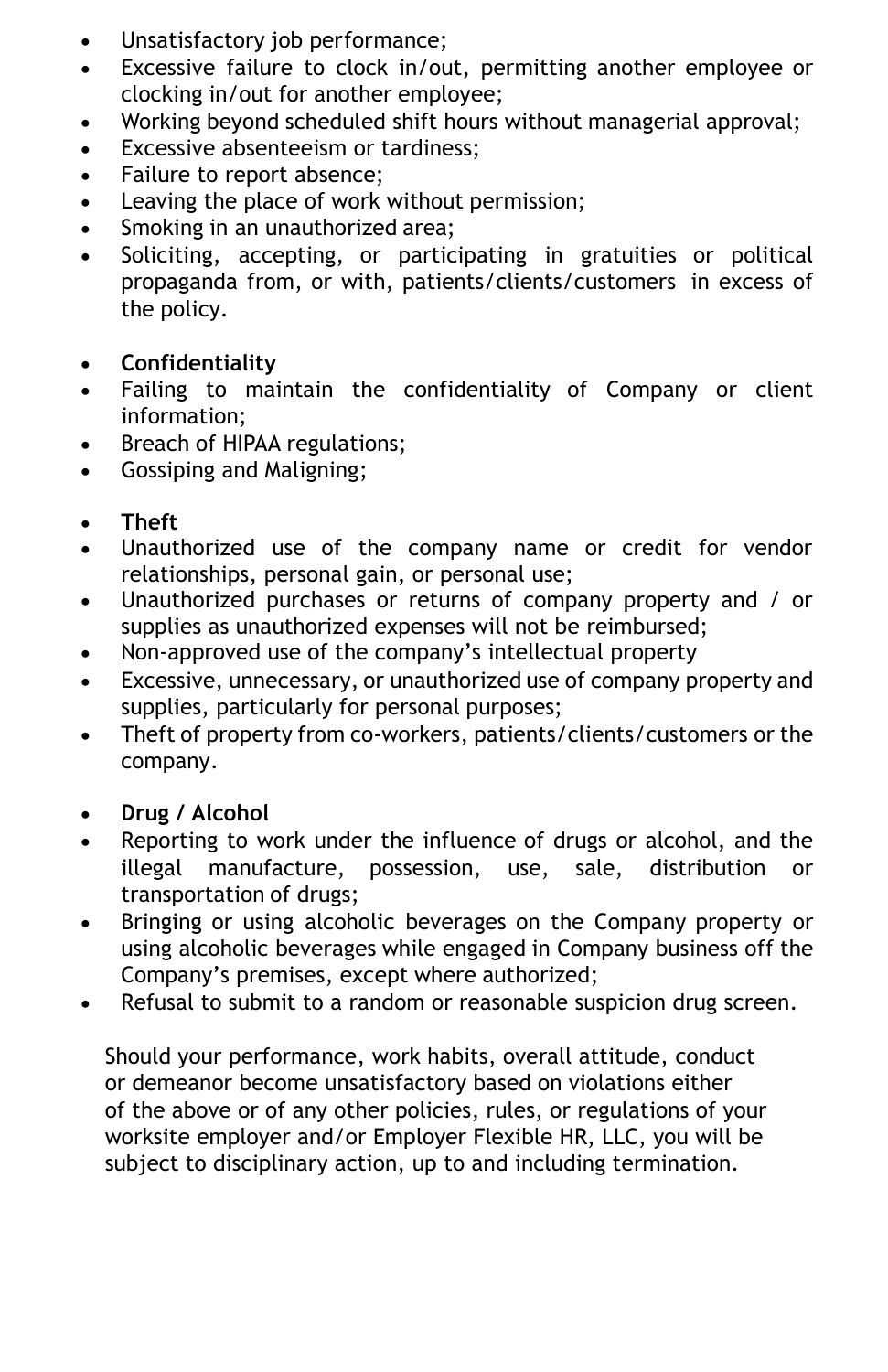<span id="page-15-0"></span>Should your performance, work habits, overall attitude, conduct or demeanor become unsatisfactory based on violations either of the above or of any other policies, rules, or regulations of your worksite employer and/or Employer Flexible HR, LLC, you will be subject to disciplinary action, up to and including termination, and, where relevant, criminal or civil charges will be filed.

Employer Flexible HR, LLC and your company strive to provide an environment that is free from all forms of discrimination and conduct that can be considered harassing, coercive or disruptive, including sexual harassment.

The term harassment includes, but is not limited to, slurs, jokes and other verbal, non-verbal or physical behavior relating to a person's gender (including pregnancy), race, color, religion, national origin, age, physical or mental disability or any other protected category under federal or state law prohibited. While it is not easy to define what is harassment, examples include verbal (including improper joking or teasing) or physical conduct that denigrates or shows hostility or aversion toward any employee because of his or her protected status. Sexual harassment can include all of the above actions as well as other unwelcome conduct such as unwelcome or unsolicited sexual advances, requests for sexual favors, conversations regarding sexual activities and other verbal or physical conduct of a sexual nature when:

- (1) Submission to such conduct is made, either explicitly or implicitly, a term or condition of an individual's employment; or
- (2) Submission to or rejection of such conduct by an individual is used as a basis for employment decisions affecting such individual; and
- (3) Such conduct has the purpose or effect of substantially or unreasonably interfering with an individual's work performance or creating an intimidating, hostile or offensive environment

Specifically, harassment includes sexual behavior such as:

- Repeated sexual flirtations, advances or propositions
- Continued and repeated verbal abuse of a sexual nature
- Sexually related comments and joking
- Degrading comments about an employee's appearance
- Displaying sexually suggestive objects, social network messaging, internet websites, pictures, cartoons and e-mail
- Any uninvited physical contact or touching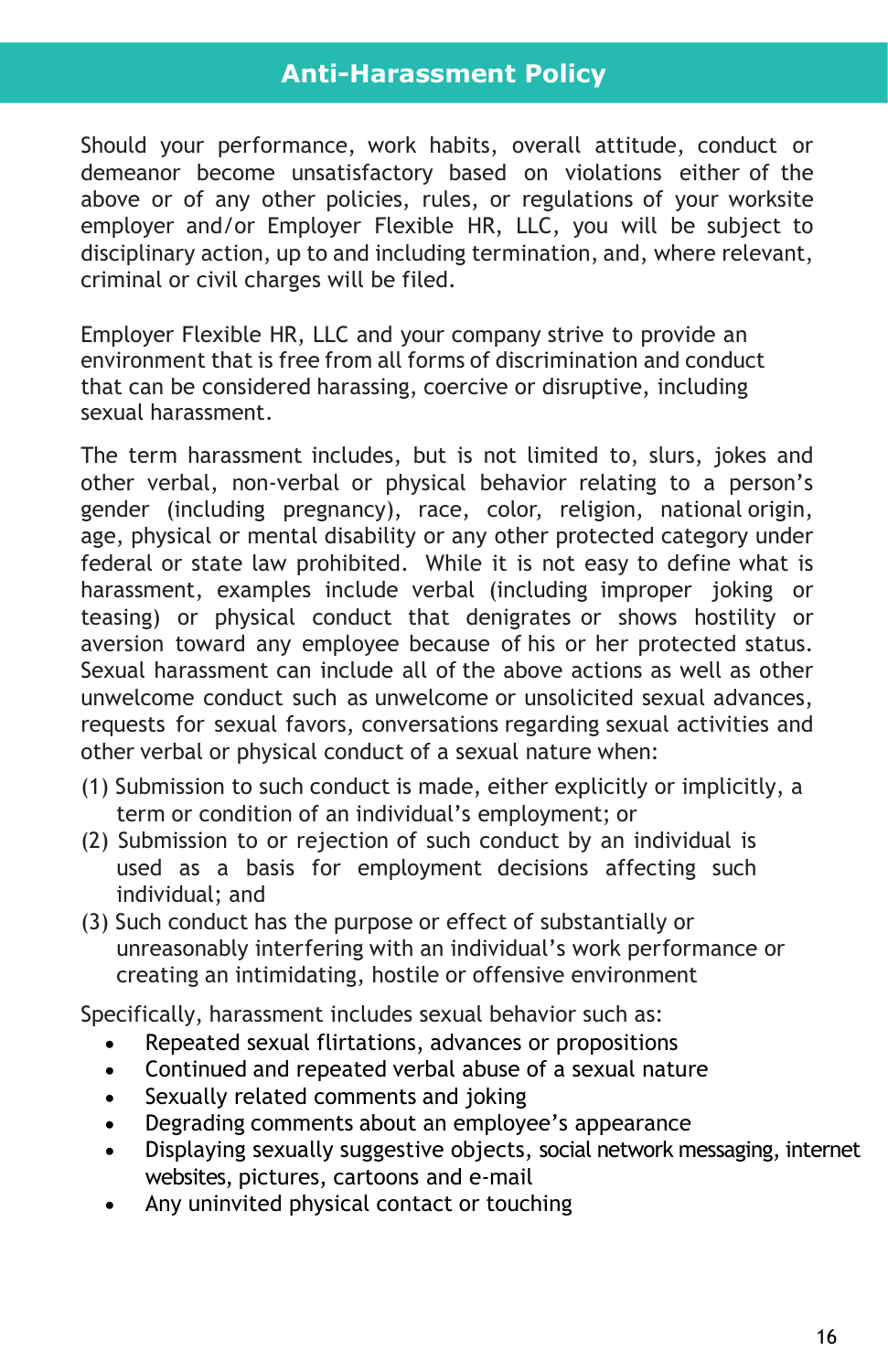Such conduct may constitute sexual harassment regardless of whether the conduct is between members of management, between management and staff employees, between staff employees, or directed at employees by non-employees conducting business with the Company, regardless of gender or intent.

If you have been subject to or witnessed behavior that is prohibited by this policy, or if you otherwise believe that someone had violated this policy (whether or not that person is a coworker, manager, vendor, client or customer), you should bring the matter to the attention of your supervisor and call your Employer Flexible HR, LLC Human Resources professional. If, however, your supervisor is the person toward whom the complaint is directed or if you don't feel comfortable complaining to your supervisor, then take your complaint to the next higher management level and/or call your Employer Flexible HR, LLC Human Resources professional.

Your concerns will be promptly investigated. All harassment complaints will be kept confidential to the extent possible, consistent with the conduct of a full and fair investigation. Communications will be made to others only on a limited "need to know" basis. If you make a complaint under this policy and have not received a satisfactory response, you should contact the Director of Human Resources for Employer Flexible HR, LLC at (866) 501-4942.

Upon completion of the investigation, all necessary corrective measures will be taken. These measures may include, but are not limited to training, counseling, warning, suspension, or immediate termination. Anyone, regardless of position or title, found through investigation to have engaged in improper harassment will be subject to discipline up to and including discharge. If the investigation is inconclusive, Employer Flexible HR, LLC and your worksite employer may still provide counseling or take other appropriate steps.

Employer Flexible HR, LLC and your worksite employer prohibit any form of discipline or retaliation for reporting incidents of harassment in violation to this policy, pursuing any such claim or cooperating in the investigation of such reports.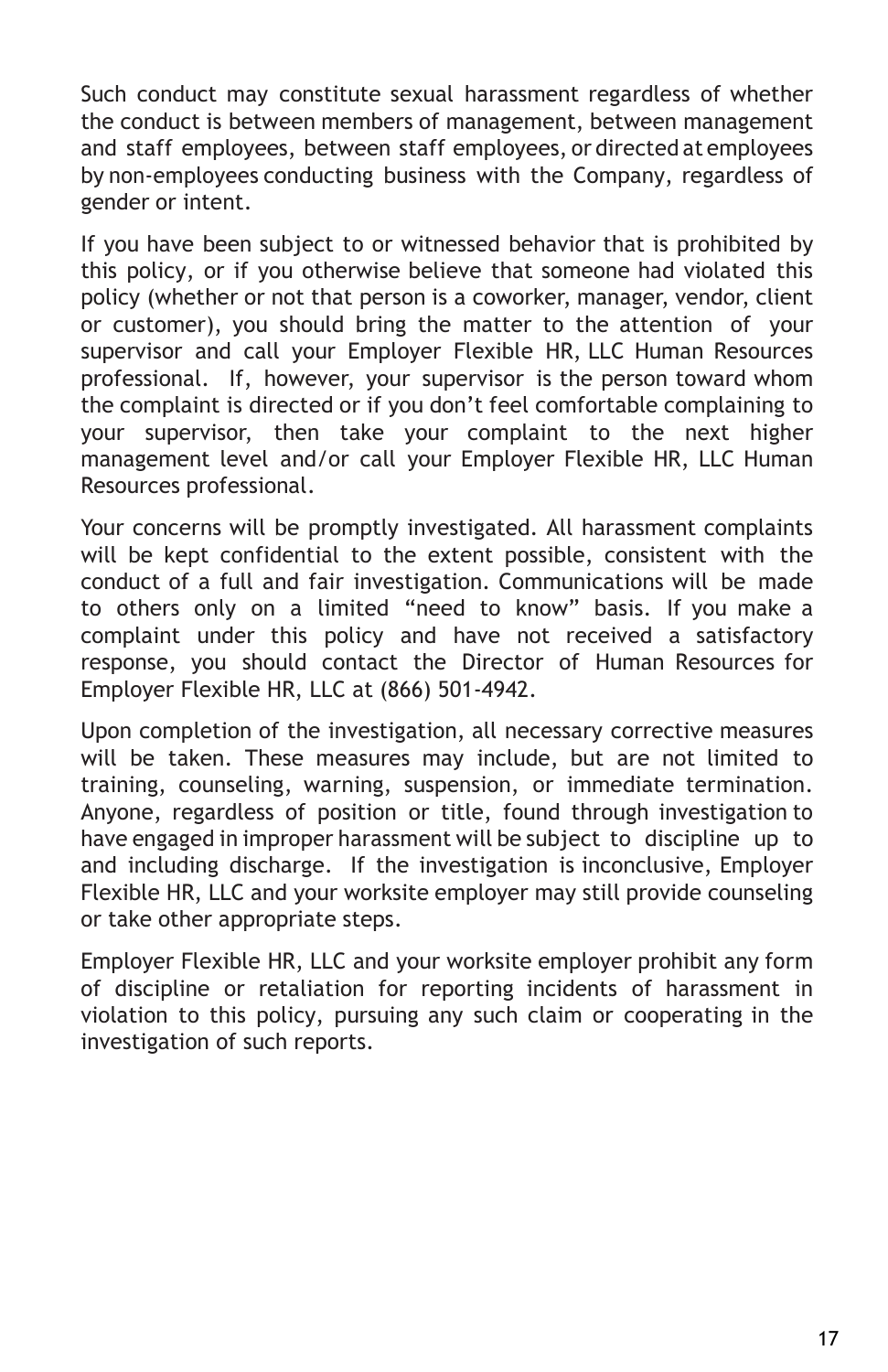# **Drug and Alcohol Free Workplace Policy**

<span id="page-17-0"></span>Your company and Employer Flexible HR, LLC, strive to maintain a workplace free of drugs and alcohol and to discourage drug and alcohol abuse by its employees. Misuse of alcohol or drugs by employees can impair the ability of employees to perform their duties, as well as adversely affect our customers' confidence in our company and is grounds for immediate termination.

#### **Alcohol**

Employees are prohibited from using or being under the influence of alcohol while performing company business, while operating a motor vehicle in the course of business or for any job-related purpose, or while on company premises or a worksite.

#### **Illegal Drugs**

Employees are prohibited from using or being under the influence of illegal drugs while performing company business or while on a company facility or worksite. You may not use, manufacture, distribute, purchase, transfer or possess an illegal drug while at any company facility, while operating a motor vehicle for any job-related purpose, while on the job, or while performing company business. This policy does not prohibit the proper use of medication under the direction of a physician; however, misuse of such medications is prohibited.

#### **Disciplinary Action**

Employees who violate these policies may be disciplined or terminated, even for a first offense. Violations include refusal to consent to and comply with testing and search procedures as described.

#### **Searches**

Your company and Employer Flexible HR, LLC may conduct searches for illegal drugs or alcohol on company facilities or worksites without prior notice to employees. Such searches may be conducted at any time. Employees are expected to cooperate fully. Searches of employees and their personal property may be conducted when there is reasonable suspicion to believe that the employee has violated this policy or when circumstances or workplace conditions justify such a search. Personal property may include, but is not limited to, purses, boxes, briefcases, as well as any company property that is provided for employees' personal use, such as desks, lockers, and files. An employee's consent to a search is required as a condition of employment and the employee's refusal to consent may result in disciplinary action, including termination.

#### **Drug Testing**

Your company and/or current position may already require a blood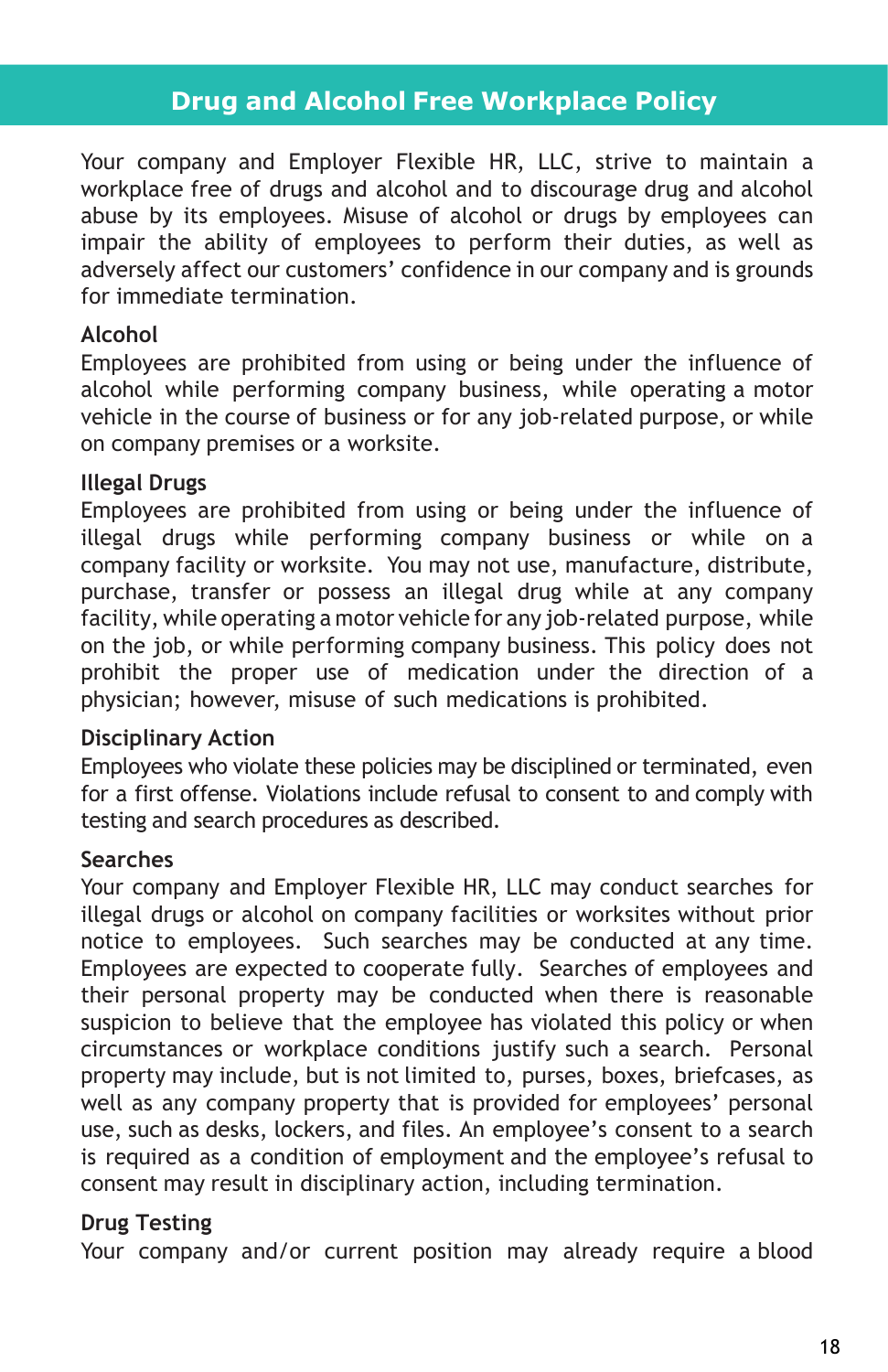test, urinalysis, hair test or other drug or alcohol screening of employees suspected of using or being under the influence of drugs or alcohol or where other circumstances or workplace conditions justify such testing . All employees are required to be tested post- accident within 24 hours of the accident and may be required to test randomly or upon reasonable suspicion. The refusal to consent to testing may result in disciplinary action, including termination Violations may also have legal consequences.

# **Safety Policy/Accident Reporting**

Employer Flexible HR, LLC and your company strive to maintain a safe and healthy environment for all employees. Some of the best safety improvement ideas come from employees. If you have ideas, concerns, or suggestions for improved safety in the workplace, you are encouraged to raise them with your supervisor or with another supervisor, manager, or an Employer Flexible HR, LLC Human Resources professional. Reports and concerns about workplace safety issues may be made anonymously if the employee wishes. All reports can be made without fear of reprisal.

If you or another employee is injured, contact your supervisor or manager immediately, no matter how insignificant an injury may seem at the time. Seek help from outside emergency response agencies, if needed. Contact Employer Flexible HR, LLC at (866)

501-4942 so that a Supervisor and Employee Report of Accident Form can be completed. If your inquiry does not require medical attention, you must still complete a Supervisor and Employee Report of Accident Form in case medical treatment is later needed and to ensure that any existing safety hazards are corrected. All employees will be tested for alcohol and drug following an accident and are required to submit to a post-accident drug use within 24 hours.

Each employee is expected to obey safety rules and to exercise caution in all work activities. You must comply with all occupational safety and health standards and regulations established by the Occupational Safety and Health Act and state and local regulations. Failing to report or, where appropriate, remedy safety violations, may be considered sufficient cause for disciplinary action, up to and including suspension or termination of employment. Employer Flexible HR, LLC and your worksite employer provide a comprehensive workers' compensation insurance program at no cost to employees. This program covers any injury or illness sustained in the course of employment that requires medical, surgical, or hospital treatment. Subject to applicable legal requirements, workers' compensation insurance provides benefits after a short waiting period or, if the employee is hospitalized, immediately.

The worksite company, Employer Flexible HR, LLC nor the insurance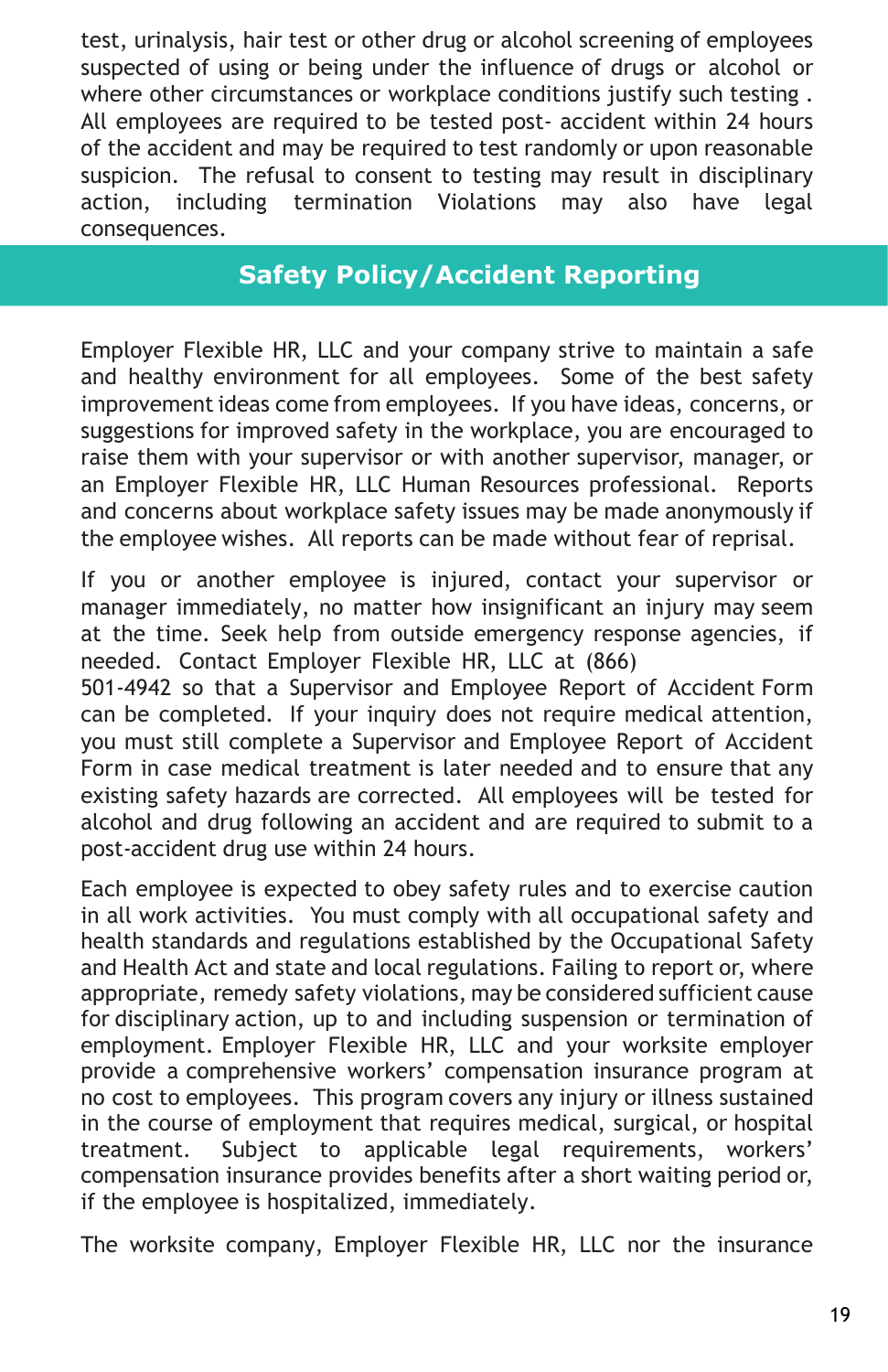carrier will be liable for the payment of any injuries or damages that occur during an employee's voluntary participation in any off-duty recreational, social, or athletic activity sponsored by the company.

# **Leave of Absence**

# <span id="page-19-0"></span>**Family Medical Leave of Absence (FMLA Leave)**

<span id="page-19-1"></span>You may be eligible for family and medical leave, by which you may take up to 12 weeks unpaid leave within any 12 month period and be restored to the same or an equivalent position upon your return from leave provided you: (1) have worked for Employer Flexible HR, LLC or an otherwise covered worksite employer for at least 12 months, (2) have worked for at least 1,250 hours in the last 12 months, and (3) are employed at a worksite that has 50 or more employees within 75 miles from the location from which you were assigned.

# **Reasons for Leave**

You may take up to twelve weeks of unpaid leave for any of the following reasons:

- (1) The birth of a son or daughter and to care for such son or daughter;
- (2) The placement of a son or daughter with you for adoption or foster care and to care for the newly placed son or daughter;
- (3) To care for a spouse, son, daughter or parent ("covered relation") with a serious health condition; or
- (4) Because of your own serious health condition which renders you unable to perform an essential function of your position.

Leave because of reasons (1) and (2) must be completed within the 12 month period beginning on the date of birth or placement

Qualifying family members of the armed forces may take leave for the following reasons:

- (1) Qualifying exigency family leave, up to twelve weeks; or
- (2) Military caregiver family leave, up to 26 weeks.

Contact your Employer Flexible HR, LLC Human Resources representative for specific details regarding your FMLA eligibly. General FMLA regulations can be found on the Equal Employment Opportunity Commission (EEOC) website at https://www eeoc.gov.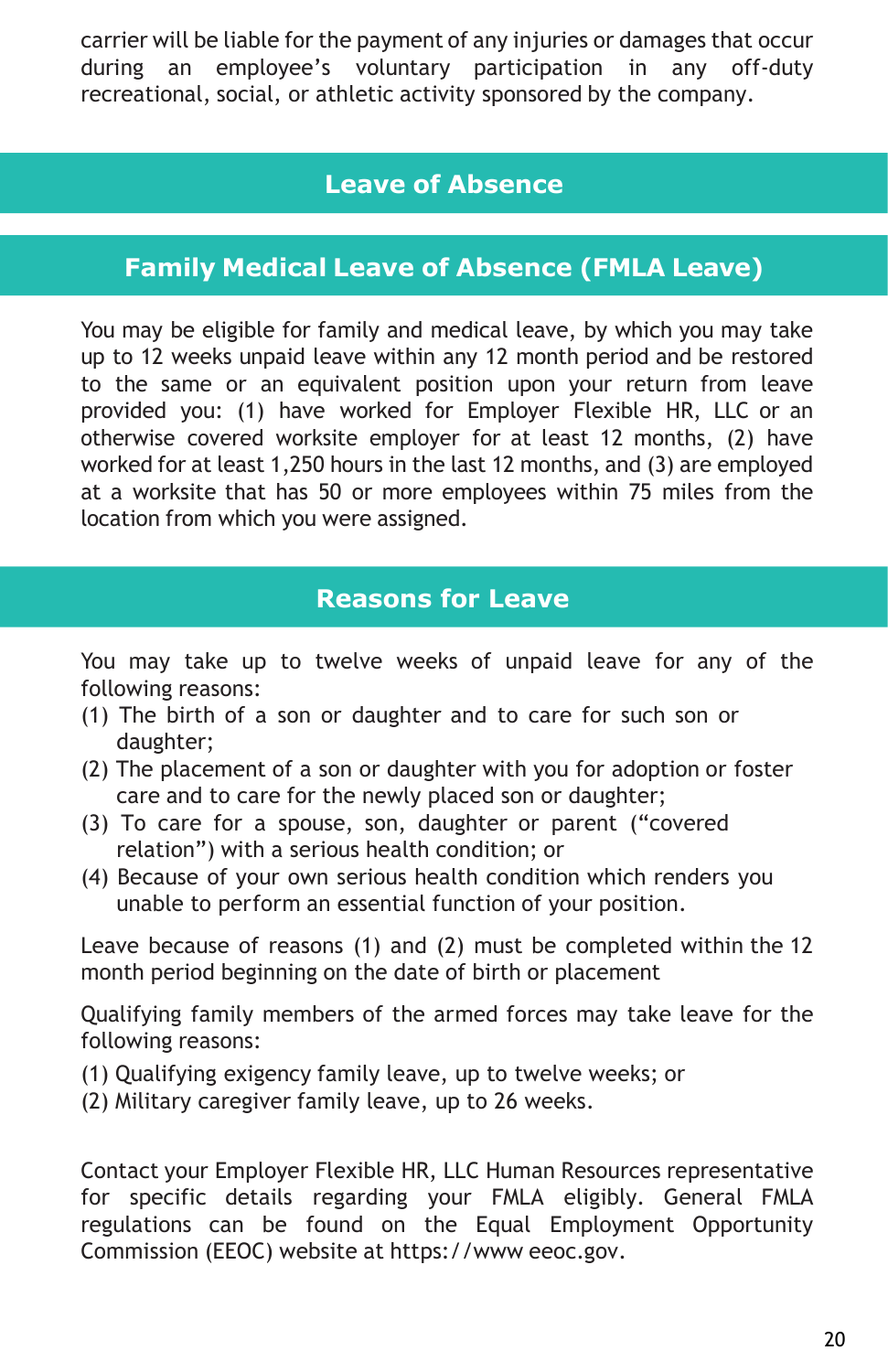# **Military/Jury Duty/Witness Leave of Absence**

<span id="page-20-0"></span>Employer Flexible HR, LLC and your worksite employer will provide you with any leaves of absence required by law, such as jury duty or military leave in accordance with the particulars of those laws. If you are interested in your worksite employer's time off policies relating to vacation, sick leave, personal leaves of absence, etc., please refer to the policy manual for your worksite or ask your supervisor.

## **Consolidated Omnibus Budget Reconciliation Act**

<span id="page-20-1"></span>You are receiving this notice because you have recently become covered under a group health plan (the Plan). This notice contains important information about your right to COBRA continuation coverage, which is a temporary extension of coverage under the Plan. This notice generally explains COBRA continuation coverage, when it may become available to you and your family, and what you need to do to protect the right to receive it. The right to COBRA continuation coverage was created by a federal law, the Consolidated Omnibus Budget Reconciliation Act of 1985 (COBRA). COBRA continuation coverage can become available to you when you would otherwise lose your group health coverage. It can also become available to other members of your family who are covered under the Plan when they would otherwise lose their group health coverage. For additional information about your rights and obligations under the Plan and under federal law, you should review the Plan's Summary Plan Description or contact the Plan Administrator.

COBRA continuation coverage is a continuation of Plan coverage when coverage would otherwise end because of a life event known as a "qualifying event." Specific qualifying events are listed later in this notice. After a qualifying event, COBRA continuation coverage must be offered to each person who is a "qualified beneficiary." You, your spouse, and your dependent children could become qualified beneficiaries if coverage under the Plan is lost because of the qualifying event. Under the Plan, qualified beneficiaries who elect COBRA continuation coverage must pay for COBRA continuation coverage. You will have the ability to continue coverage through COBRA or State Continuation, whichever is applicable to your plan. If you are an employee, you will become a qualified beneficiary if you lose your coverage under the Plan because either one of the following qualifying events happens:

(1) Your hours of employment are reduced, or your employment ends for any reason other than your gross misconduct.

If you are the spouse of an employee, you will become a qualified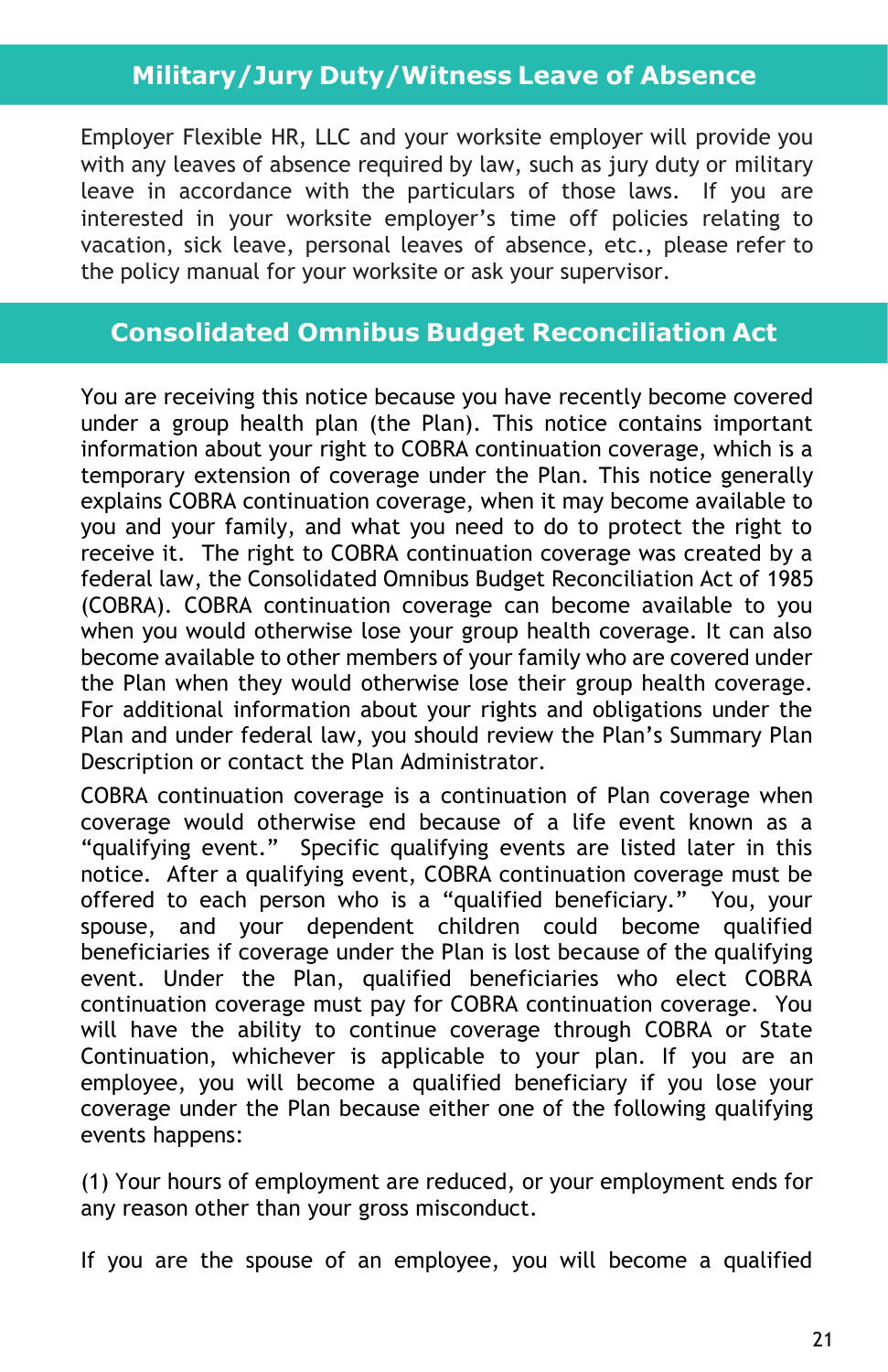beneficiary if you lose your coverage under the Plan because any of the following qualifying events happens:

- (1) Your spouse dies;
- (2) Your spouse's hours of employment are reduced;
- (3) Your spouse's employment ends for any reason other than his or her gross misconduct;
- (4) Your spouse becomes entitled to Medicare benefits (under Part A, Part B, or both); or
- (5) You become divorced or legally separated from your spouse.

Your dependent children will become qualified beneficiaries if they lose coverage under the Plan because any of the following qualifying events happens:

- (1) The parent-employee dies;
- (2) The parent-employee's hours of employment are reduced;
- (3) The parent-employee's employment ends for any reason other than his or her gross misconduct;
- (4) The parent-employee becomes entitled to Medicare benefits (Part A, Part B, or both);
- (5) The parents become divorced or legally separated; or
- (6) The child stops being eligible for coverage under the plan as a "dependent child."

#### **When is COBRA Coverage Available?**

The Plan will offer COBRA continuation coverage to qualified beneficiaries only after the Plan Administrator has been notified that a qualifying event has occurred. When the qualifying event is the end of employment or reduction of hours of employment, death of the employee, or the employee's becoming entitled to Medicare benefits (under Part A, Part B, or both), the employer must notify the Plan Administrator of the qualifying event.

#### **You Must Give Notice of Some Qualifying Events**

For the other qualifying events (divorce or legal separation of the employee and spouse or a dependent child's losing eligibility for coverage as a dependent child), you must notify the Plan Administrator within 60 days after the qualifying event occurs. You must provide this notice to the plan contact address below.

#### **How is COBRA Coverage Provided?**

Once the Plan Administrator receives notice that a qualifying event has occurred, COBRA continuation coverage will be offered to each of the qualified beneficiaries. Each qualified beneficiary will have an independent right to elect COBRA continuation coverage. Covered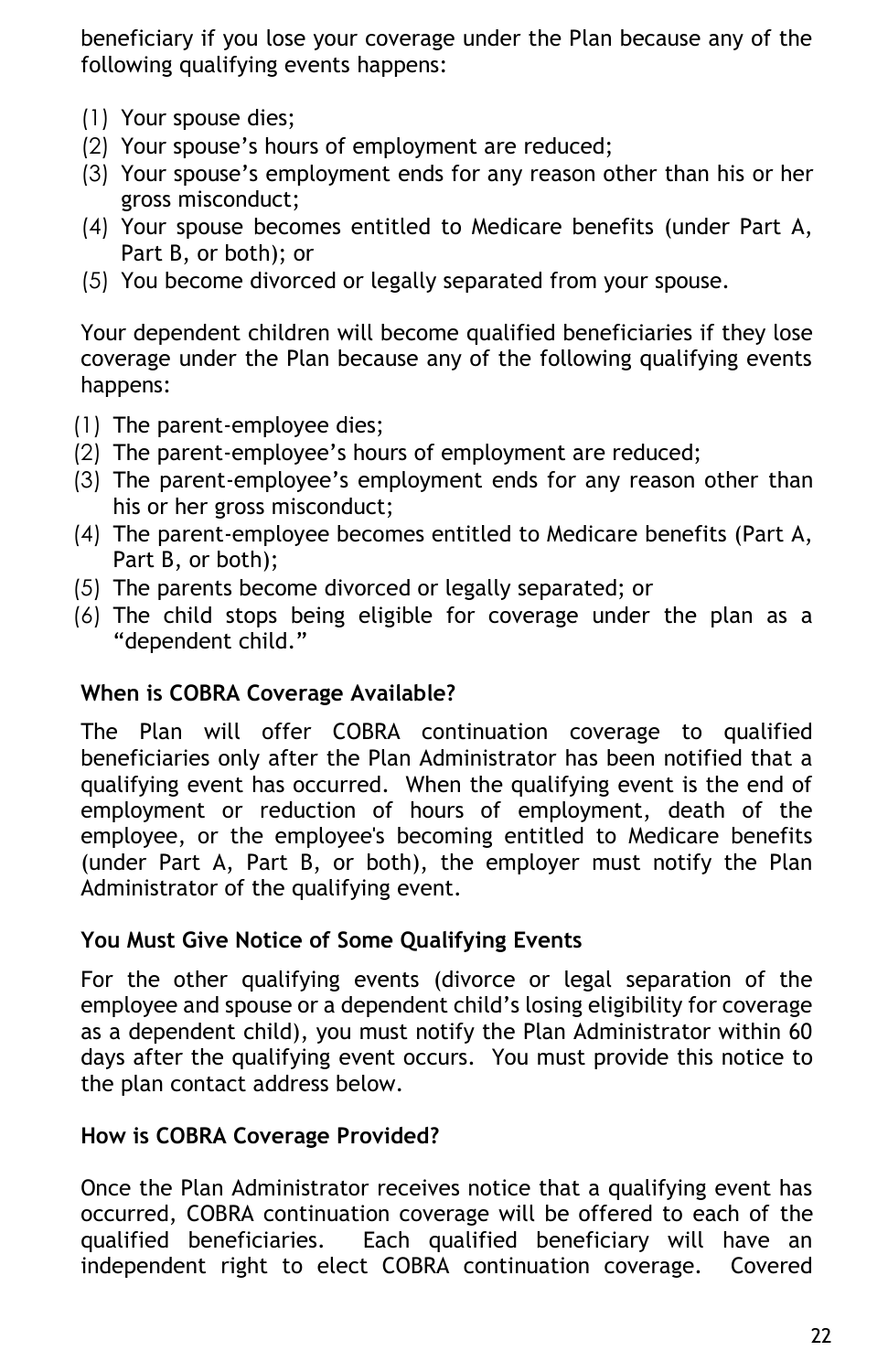employees may elect COBRA continuation coverage on behalf of their spouses, and parents may elect COBRA continuation coverage on behalf of their children.

COBRA continuation coverage is a temporary continuation of coverage. When the qualifying event is the death of the employee, the employee's becoming entitled to Medicare benefits (under Part A, Part B, or both), your divorce or legal separation, or a dependent child's losing eligibility as a dependent child, COBRA continuation coverage lasts for up to a total of 36 months. When the qualifying event is the end of employment or reduction of the employee's hours of employment, and the employee became entitled to Medicare benefits less than 18 months before the qualifying event, COBRA continuation coverage for qualified beneficiaries other than the employee lasts until 36 months after the date of Medicare entitlement. For example, if a covered employee becomes entitled to Medicare 8 months before the date on which his employment terminates, COBRA continuation coverage for his spouse and children can last up to 36 months after the date of Medicare entitlement, which is equal to 28 months after the date of the qualifying event (36 months minus 8 months). Otherwise, when the qualifying event is the end of employment or reduction of the employee's hours of employment, COBRA continuation coverage generally lasts for only up to a total of 18 months. There are two ways in which this 18-month period of COBRA continuation coverage can be extended.

#### **Disability extension of 18-month period of continuation coverage**

If you or anyone in your family covered under the Plan is determined by the Social Security Administration to be disabled and you notify the Plan Administrator in a timely fashion, you and your entire family may be entitled to receive up to an additional 11 months of COBRA continuation coverage, for a total maximum of 29 months. The disability would have to have started at some time before the 60th day of COBRA continuation coverage and must last at least until the end of the 18-month period of continuation coverage. In order to obtain this extension, send a copy of the disability award letter and written letter requesting the extension before expiration of the original 18-month COBRA period to the plan contact and address below.

#### **Second qualifying event extension of 18-month period of continuation coverage**

If your family experiences another qualifying event while receiving 18 months of COBRA continuation coverage, the spouse and dependent children in your family can get up to 18 additional months of COBRA continuation coverage, for a maximum of 36 months, if notice of the second qualifying event is properly given to the Plan. This extension may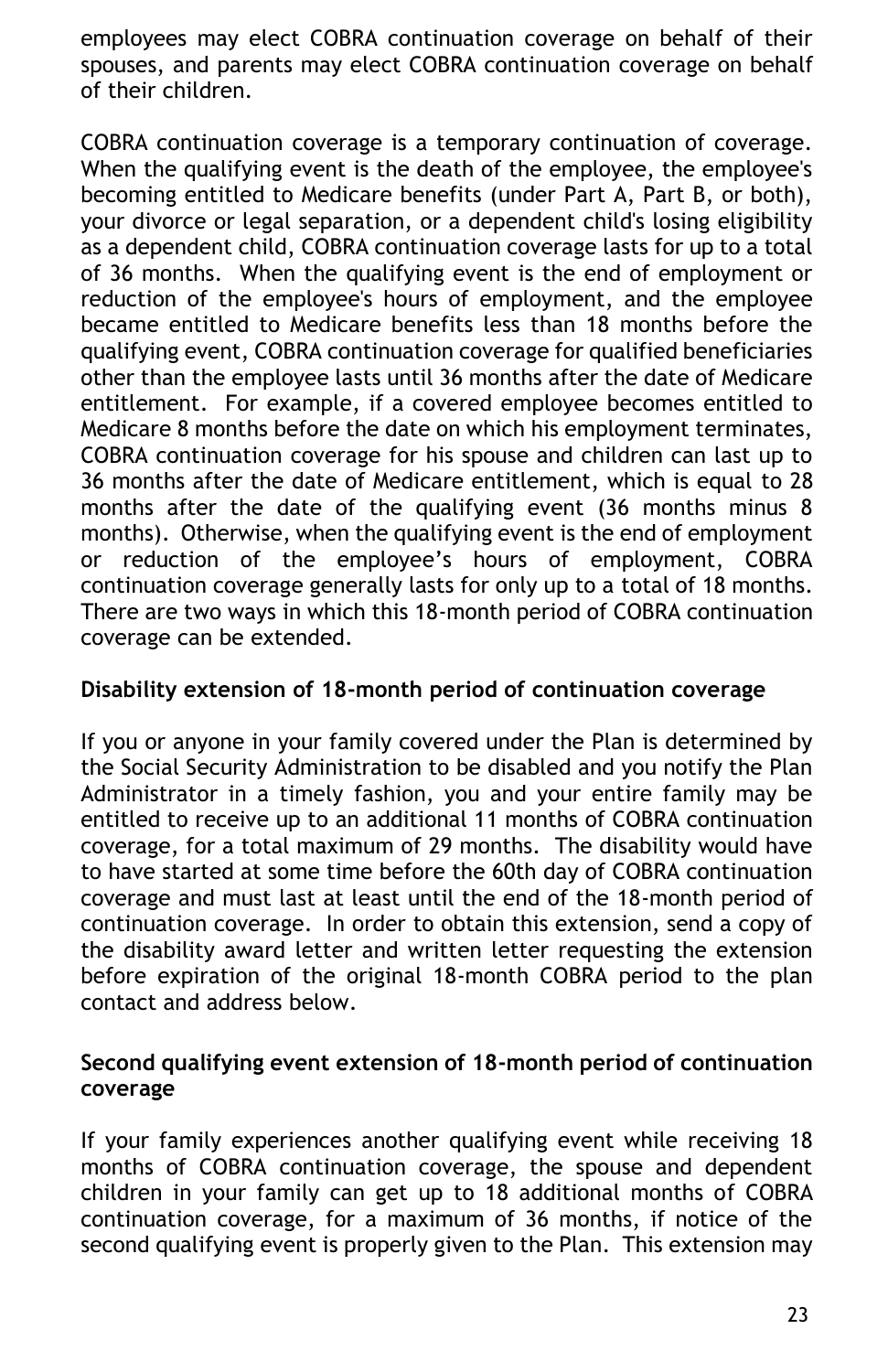be available to the spouse and any dependent children receiving continuation coverage if the employee or former employee dies, becomes entitled to Medicare benefits (under Part A, Part B, or both), or gets divorced or legally separated, or if the dependent child stops being eligible under the Plan as a dependent child, but only if the event would have caused the spouse or dependent child to lose coverage under the Plan had the first qualifying event not occurred.

#### **If You Have Questions**

Questions concerning your Plan or your COBRA continuation coverage rights should be addressed to the contact or contacts identified below. For more information about your rights under ERISA, including COBRA, the Health Insurance Portability and Accountability Act (HIPAA), and other laws affecting group health plans, contact the nearest Regional or District Office of the U.S. Department of Labor's Employee Benefits Security Administration (EBSA) in your area or visit the EBSA website at www.dol.gov/ebsa. (Addresses and phone numbers of Regional and District EBSA Offices are available through EBSA's website.)

#### **Keep Your Plan Informed of Address Changes**

In order to protect your family's rights, you should keep the Plan Administrator informed of any changes in the addresses of family members.You should also keep a copy, for your records, of any notices you send to the Plan Administrator.

**Plan Contact Information:**

**Employer Flexible COBRA Department 7102 N. Sam Houston Parkway W. #200 Houston, TX 77064 1.888.983.5880 281.377.7600**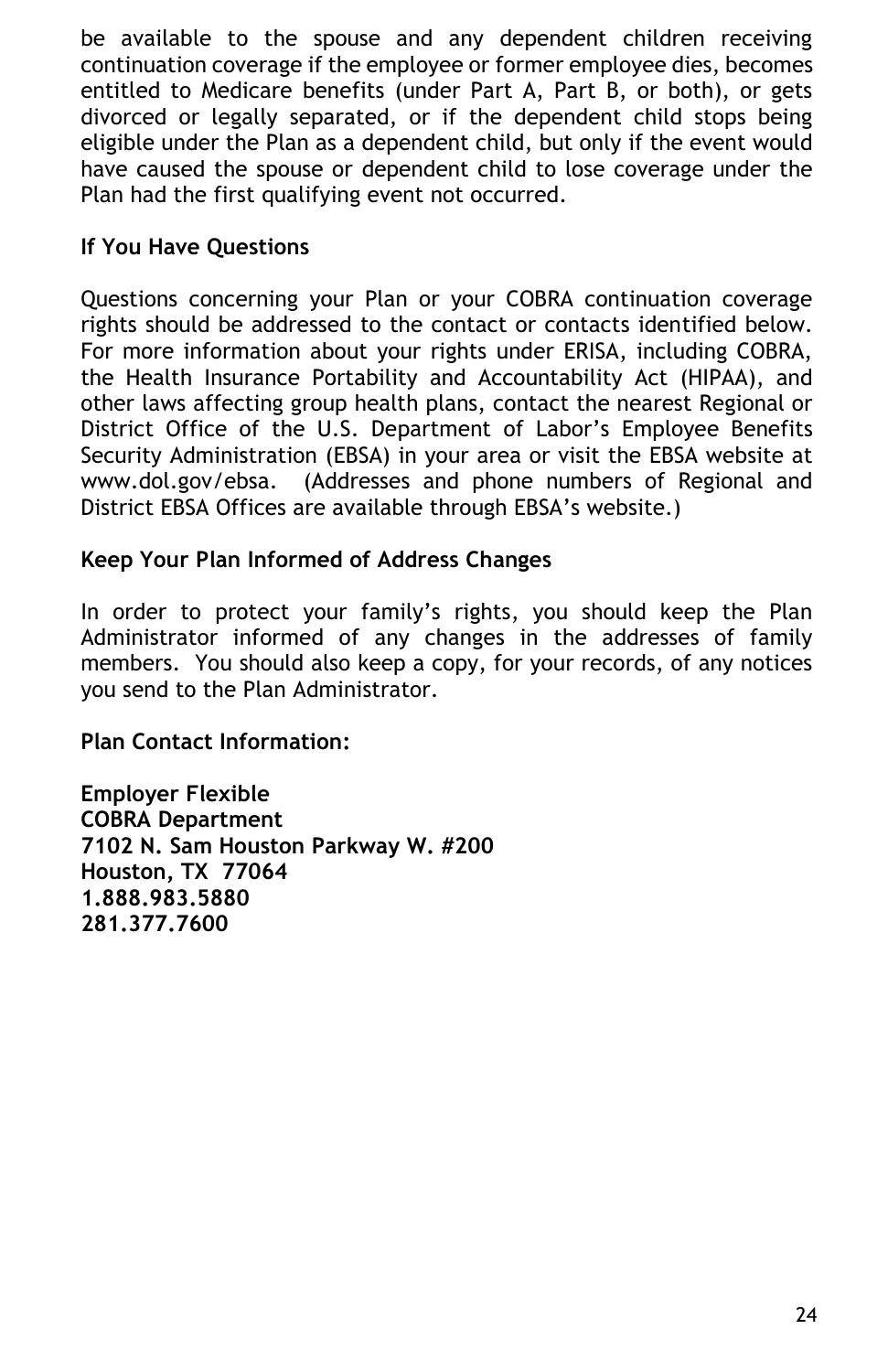

# <span id="page-24-0"></span>Section C Workers' Compensation Handbook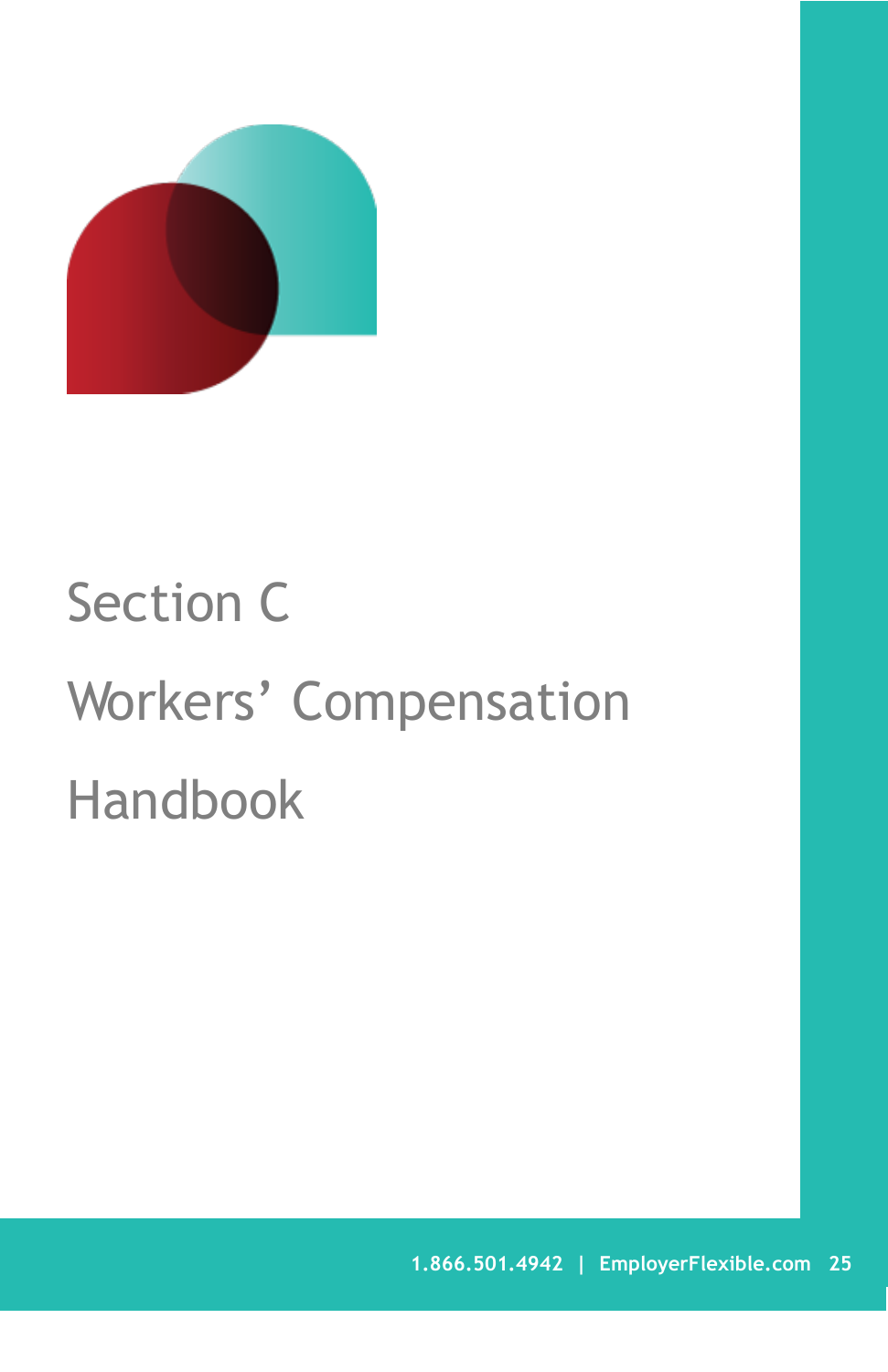# <span id="page-25-0"></span>**Workers' Compensation**

If you are injured at work, tell your supervisor or employer as soon as you can The enclosed information will help you to seek care for your injury Also, your employer will help with any questions about how to get treatment through the designated treatment center that accepts workers compensation plans. You may also contact your workers' compensation insurer for any questions about your care and treatment for a work related injury. Your employer and Employer Flexible have formed a team to provide timely health care for injured workers. The goal is to return you to work as soon as it is safe to do so.

The designated treatment center must arrange for services, including referrals to specialists, to be accessible to an employee on a timely basis on request and within the time appropriate to the circumstances and condition of the injured employee, but not later than 21 days after the date of the request.

# **Your Rights and Obligations**

#### <span id="page-25-1"></span>**How do I find out which doctors are in my HCN?**

If you are hurt at work and you live in the network service area, you must choose a treating doctor from the insurance carrier's network

Treating doctors have been identified as;

- The primary doctor who will give care for your workers' compensation injury
- List of designated treating doctors are available from your workers compensation insurance carrier internet site or
- From the designated treatment center (DTC) posted in the workplace.

Contact the Risk department of Employer Flexible Risk Control for further details at 888.983.4802 or email at [risk@employerflexible.com](mailto:risk@employerflexible.com)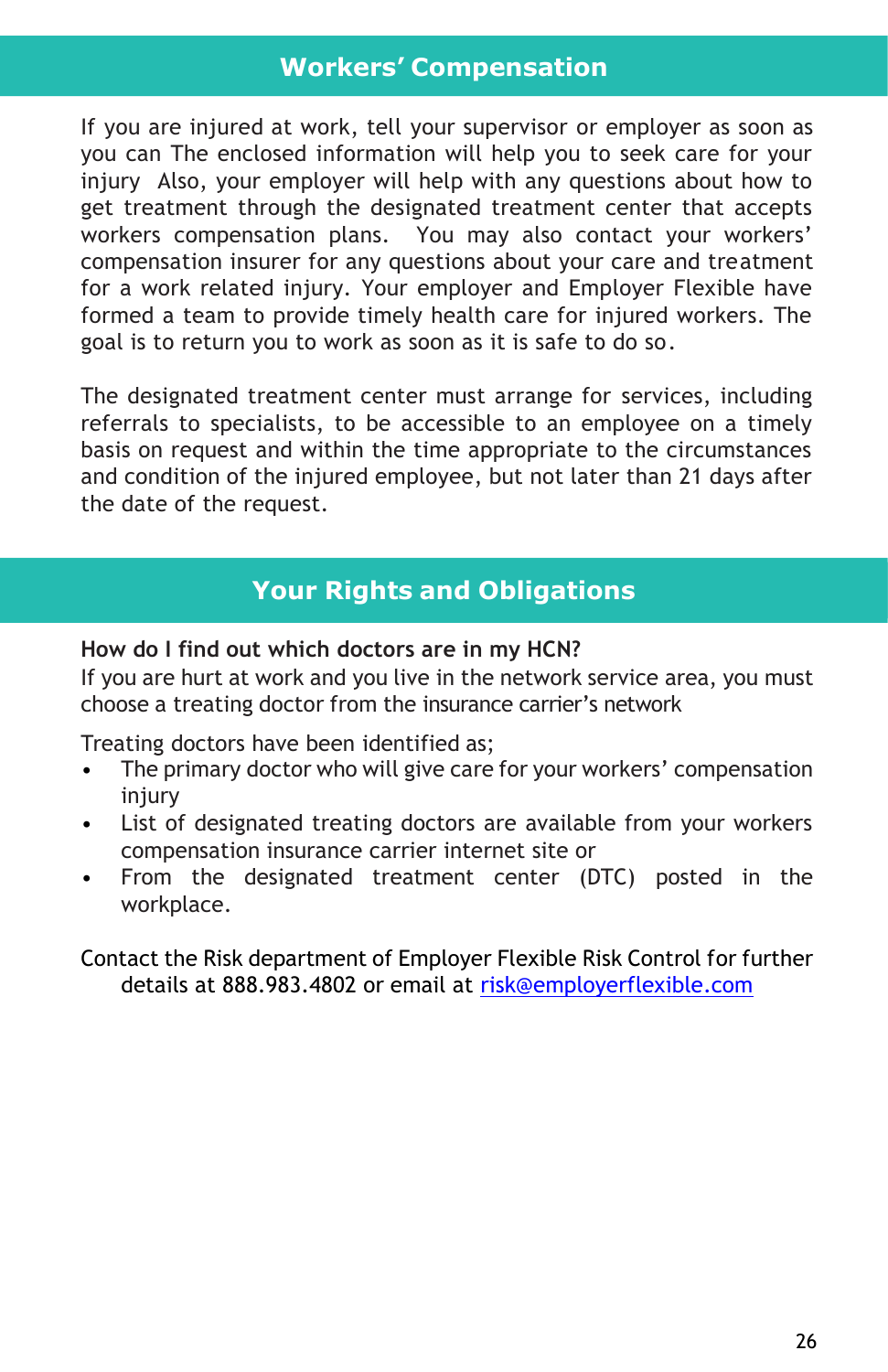<span id="page-26-0"></span>This is required for you to receive coverage of the costs for the care of your work related injury. If at the time you are injured you belong to a health maintenance organization (HMO), you may choose your HMO primary care physician as your treating doctor. You must have chosen the doctor as your primary care doctor prior to your injury. We will approve the choice of your HMO doctor if he or she agrees to the terms of the network contract. The doctor must also agree to abide by applicable laws. If you were injured before your insurer contracted with the network and you live in the service area, you must choose a network treating doctor. You need to select a new treating doctor within 14 days of receiving this notice. If you do not make a choice within 14 days, the HCN will select a treating doctor for you. You may also request a doctor you chose as your HMO primary care doctor before you were hurt. You must do this upon receipt of this notice.

If your treating doctor leaves the network we will tell you in writing. You will have the right to choose another treating doctor from the list of network doctors. If your doctor leaves the network and you have a life threatening or acute condition for which a disruption of care would be harmful to you, your doctor may request that you treat with him or her for an extra 90 days.

If you believe you live outside of the service area, you may request a service area review by calling your insurer and asking for the HCN network representative at the 1-866 number below. You should provide proof to support your belief. Within 7 days of receiving your request for review, the insurer will notify you of its decision in writing.

If you do not agree with the final decision of the insurer you have the right to file a complaint with the Texas Department of Insurance. Your complaint must include your name, address, telephone number, a copy of the insurer's decision and any proof you sent to the insurer for review. A complaint form is available on the department's web site at www.tdi.state.tx.us. You may also ask for a form by writing to the HMO Division, Mail Code 1 03-6A, Texas Department of Insurance, PO Box 149104, Austin, Texas 78714-9104.

When waiting for the insurer to make a decision or the Texas Department of Insurance to review your complaint, you may choose to receive all health care from the network. You may be required to pay for health care services received out of the network if it is finally decided that you do live in the network's service area.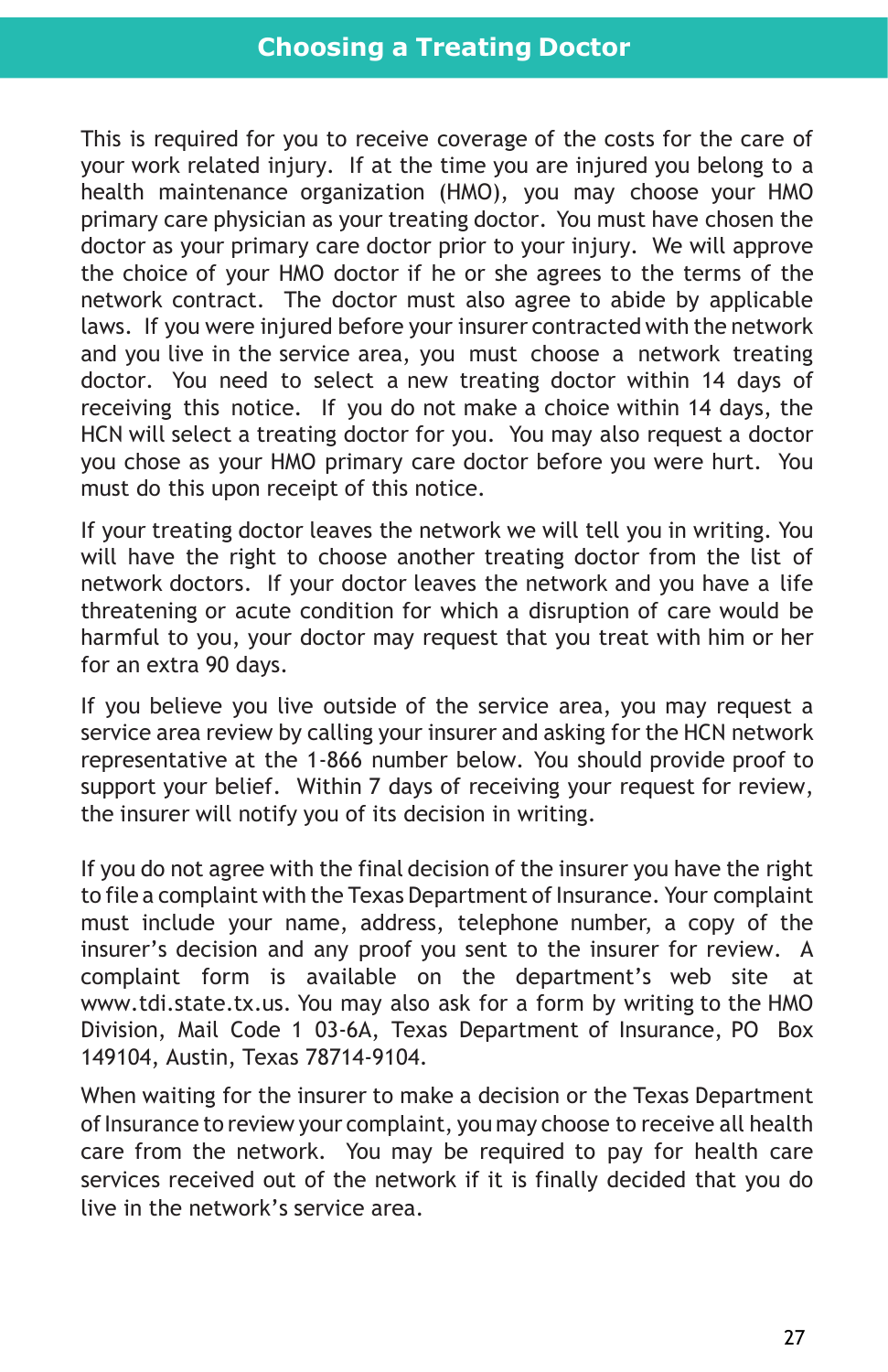It may happen that you become dissatisfied with your first choice of a treating doctor. You can select an alternate treating doctor from the list of network treating doctors in the service area where you live. We will not deny a choice of an alternate treating doctor. Before you can change treating doctors a second time, you must get permission from us.

# **Referrals**

Except for emergency services, your treating doctor will provide all your health care. You do not have to get a referral if you have an emergency health condition. The Network must arrange for services, including referrals to specialists, to be accessible to an employee on a timely basis on request and within the time appropriate to the circumstances and condition of the injured employee, but not later than 21 days after the date of the request.

# **Payment for Health Care and Limitations of Accessibility**

<span id="page-27-0"></span>Network doctors have agreed to look to the insurer for payment for your health care. They will not look to you for payment. If you obtain health care from a doctor who is not in the network without prior approval from Health Care Network, you may have to pay for the cost of that care. You may only access non-network health care providers and still be eligible for coverage of your medical costs if one of the following situations occurs.

- Emergency care is needed. You should go to the nearest hospital or emergency care facility.
- You do not live within the service area of the network.
- Your treating doctor refers you to an out of network provider or facility. This referral must be approved by the Workers Compensation Care Network, you have chosen your HMO primary care doctor. Your doctor must agree to abide by the state workers compensation network contract and applicable laws.

Upon receipt of a complaint, you will be sent an acknowledgement letter within 7 days. The letter will describe the network's complaint procedures and deadlines.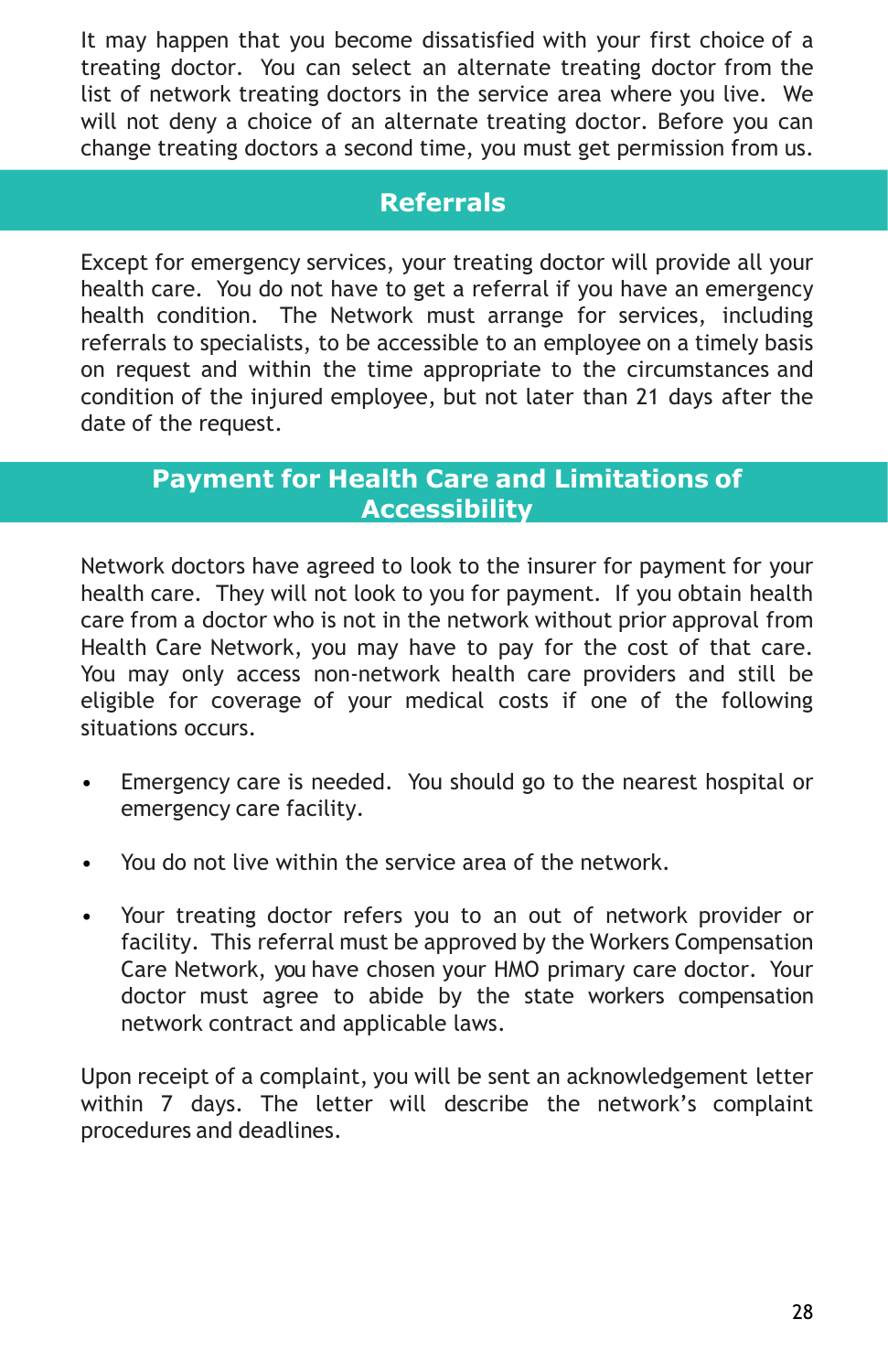Texas law does not permit any healthcare company to retaliate against you if you file a complaint against the network. We also can not retaliate if you appeal the decision of the network. The law also does not permit us to retaliate against your treating doctor if he or she files a complaint against the network or appeals the decision of the network on your behalf. You also have the right to file a complaint with the Texas Department of Insurance. The Texas Department of Insurance complaint form is available on the department's web site at www. Tdi.state.tx.us or you may request a form by writing to the HMO Division, Mail Code 1 03- 6A, Texas Department of Insurance, P.O. Box 149104 Austin, Texas 78714-9104.

### **What to do if You are Injured While on the Job**

<span id="page-28-0"></span>If you are injured while on the job tell your employer as soon as possible. A list of network treating doctors in your service area is posted at your worksite. A complete state directory is also available on-line at the workers compensation insurance carrier's website from your network representative or case manager. We will help you get an appointment with a network doctor. Your case manager can also help you with any questions you have regarding access to care.

### **In Case of an Emergency**

<span id="page-28-1"></span>If you are injured and it is an emergency, you should seek treatment at the nearest emergency facility as soon as possible. This also applies if you are injured outside the service area and if you are injured after normal business hours.

After you receive emergency care, you may need ongoing care. You will need to select a network doctor from the list that your employer has given you. The doctor you choose will oversee the care you receive for your work related injury. Except for emergency care you must obtain all health care and specialist referrals through your treating doctor.

Emergency care does not need to be approved in advance. "Medical emergency" is defined in Texas laws. It is a medical condition that comes up suddenly. There are acute symptoms that are severe enough that a reasonable person would believe that you need immediate care or you would be harmed. That harm would include your health or bodily functions being in danger or a loss of function of any body organ or part.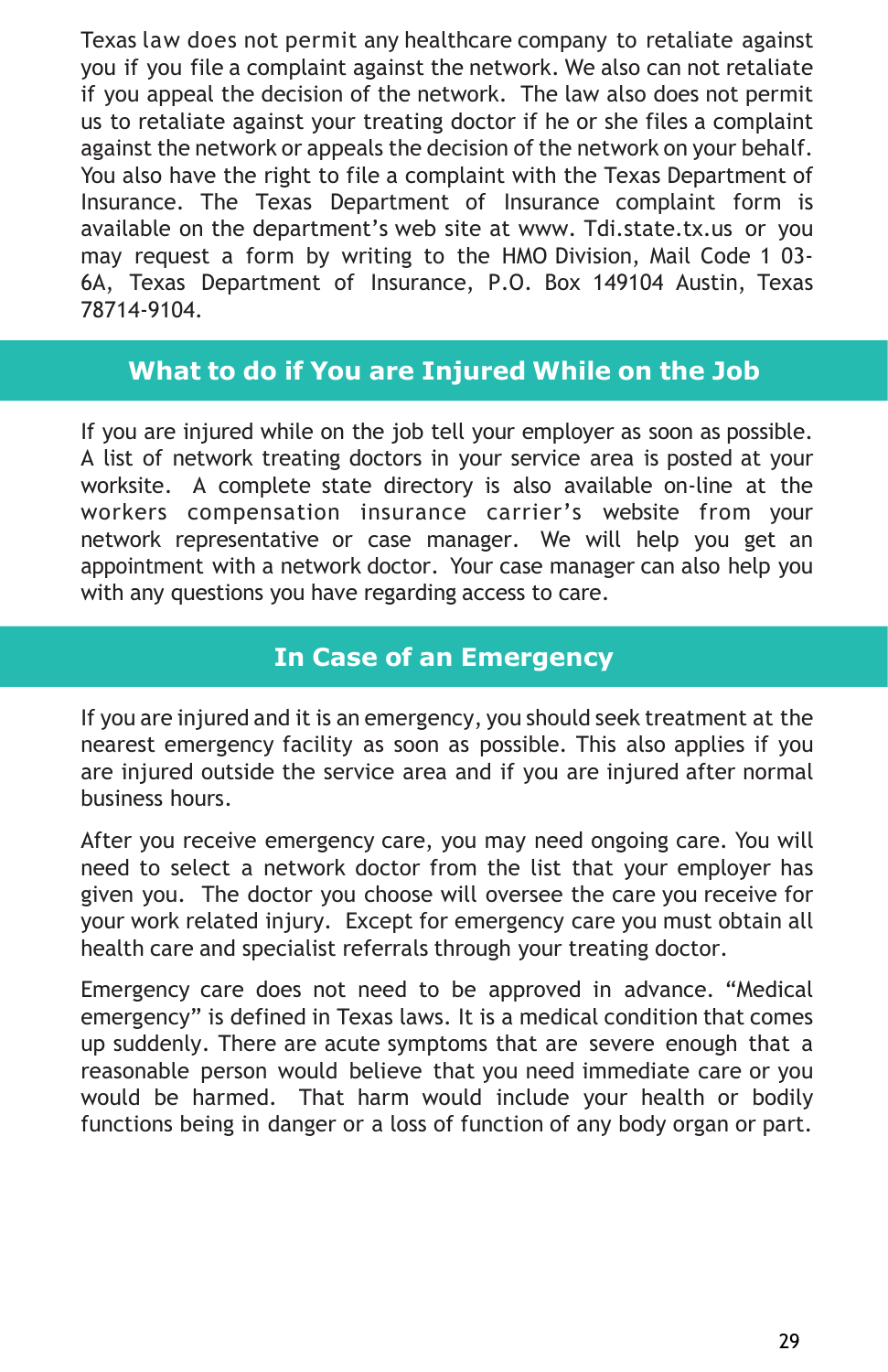<span id="page-29-0"></span>Report your injury to your employer as soon as you can. Select a network treating doctor from the list given to you by your employer. Go to that doctor to be treated.

Treatment prescribed by your doctor may need to be approved in advance. You or your doctor are required to request approval from the Insurer or the network for a specific treatment or services before the treatment or service is provided. You may continue to need treatment after the approved treatment is provided. For example, you may need to stay more days in the hospital than what was first approved. If so, the added treatment must be approved in advance.

The number to call to request one of these treatments is 888.983.4802.

If a treatment or service request is denied, we will send you a written noncertification (adverse determination) notice. This written notice will have information about your right to request a reconsideration of the denied treatment. The notice will also tell you about your right to request review by an Independent Review Organization through the Texas Department of Insurance.

You may call Employer Flexible at 1- 888-983-5881 or send in writing a request for reconsideration of the adverse determination not later than the 30th day of receipt of non-certification notice.

We will provide written notification of the determination of the request of reconsideration but, not later than the 30th day after the date the request was received.